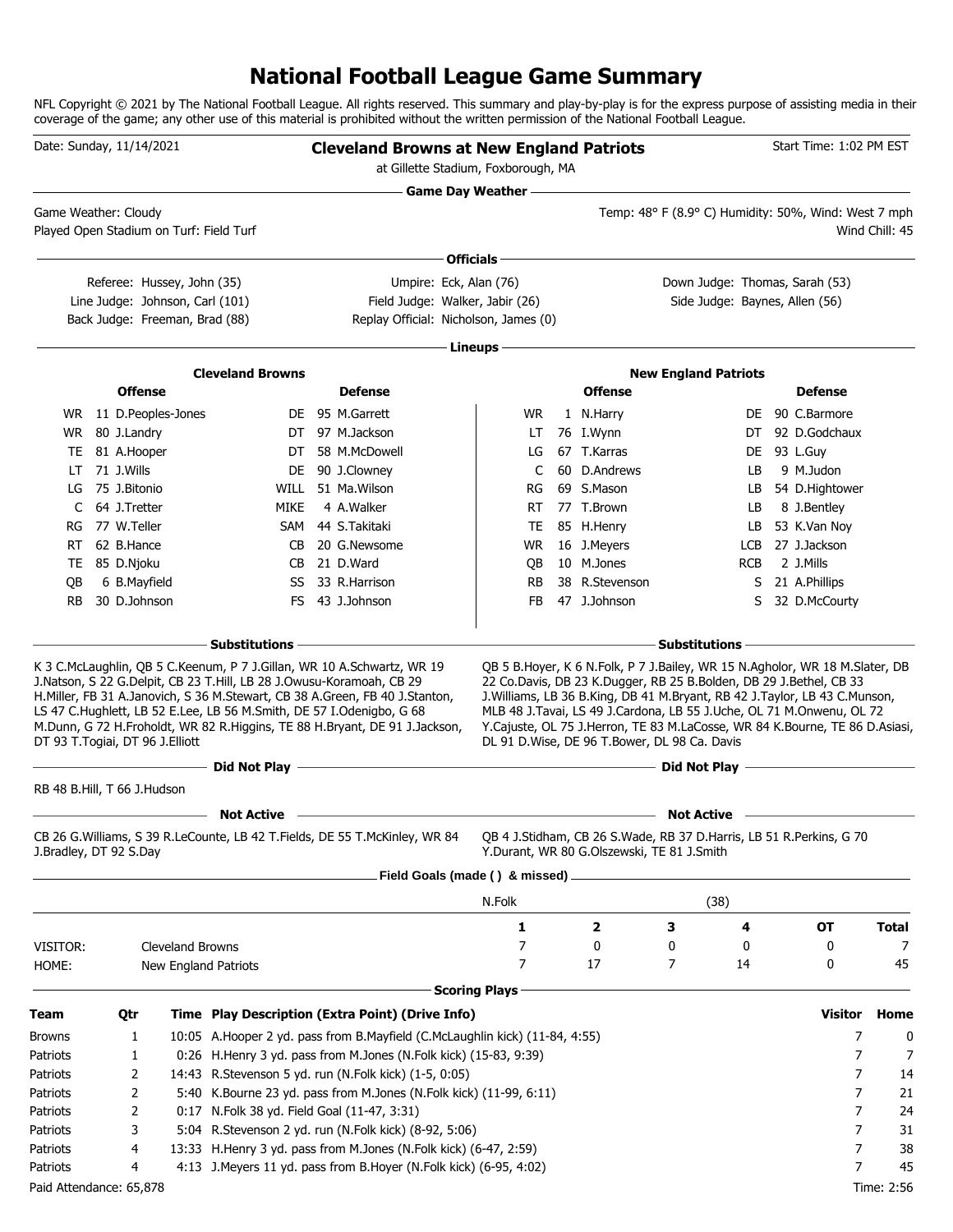# **Final Individual Statistics**

|                             |           | <b>Cleveland Browns</b> |            |                |                 |             |                    |                     |             |                        |     |                |              | <b>New England Patriots</b> |             |                |                |
|-----------------------------|-----------|-------------------------|------------|----------------|-----------------|-------------|--------------------|---------------------|-------------|------------------------|-----|----------------|--------------|-----------------------------|-------------|----------------|----------------|
| <b>RUSHING</b>              |           |                         | <b>ATT</b> | <b>YDS</b>     | <b>AVG</b>      | LG          | <b>TD</b>          | <b>RUSHING</b>      |             |                        |     |                | <b>ATT</b>   | <b>YDS</b>                  | <b>AVG</b>  | LG             | TD             |
| D.Johnson                   |           |                         | 19         | 99             | 5.2             | 24          | 0                  | R.Stevenson         |             |                        |     |                | 20           | 100                         | 5.0         | 18             | $\overline{2}$ |
| J.Stanton                   |           |                         | 1          | 0              | 0.0             | 0           | 0                  | K.Bourne            |             |                        |     |                | 3            | 43                          | 14.3        | 17             | 0              |
|                             |           |                         |            |                |                 |             |                    | <b>B.Bolden</b>     |             |                        |     |                | 3            | 32                          | 10.7        | 22             | 0              |
|                             |           |                         |            |                |                 |             |                    | J. Taylor           |             |                        |     |                | 6            | 11                          | 1.8         | 3              | 0              |
|                             |           |                         |            |                |                 |             |                    | <b>B.Hoyer</b>      |             |                        |     |                | 2            | $-2$                        | $-1.0$      | -1             | 0              |
| Total                       |           |                         | 20         | 99             | 5.0             | 24          | 0                  | Total               |             |                        |     |                | 34           | 184                         | 5.4         | 22             | 2              |
| <b>PASSING</b>              | ATT       | <b>CMP</b>              | <b>YDS</b> | SK/YD          | TD              | LG<br>IN.   | <b>RT</b>          | <b>PASSING</b>      |             |                        | ATT | <b>CMP</b>     | <b>YDS</b>   | <b>SK/YD</b>                | TD          | LG IN          | <b>RT</b>      |
| <b>B.Mayfield</b>           | 21        | 11                      | 73         | 2/17           | 1               | 13<br>1     | 56.2               | M.Jones             |             |                        | 23  | 19             | 198          | 2/15                        | 3           | 26<br>0        | 142.1          |
| C.Keenum                    | 12        | 8                       | 81         | 3/19           | 0               | 18<br>0     | 85.8               | <b>B.Hoyer</b>      |             |                        | 3   | 3              | 85           | 0/0                         | 1           | 48<br>0        | 158.3          |
| Total                       | 33        | 19                      | 154        | 5/36           | 1               | 18<br>1     | 67.0               | Total               |             |                        | 26  | 22             | 283          | 2/15                        | 4           | 48<br>0        | 151.6          |
| <b>PASS RECEIVING</b>       |           | <b>TAR</b>              | <b>REC</b> | <b>YDS</b>     | <b>AVG</b>      | LG          | <b>TD</b>          |                     |             | <b>PASS RECEIVING</b>  |     | TAR            | <b>REC</b>   | <b>YDS</b>                  | <b>AVG</b>  | LG             | TD             |
| D.Johnson                   |           | 8                       | 7          | 58             | 8.3             | 18          | 0                  | K.Bourne            |             |                        |     | 4              | 4            | 98                          | 24.5        | 48             | $\mathbf{1}$   |
| J.Landry                    |           | 5                       | 4          | 26             | 6.5             | 11          | 0                  | J.Meyers            |             |                        |     | 4              | 4            | 49                          | 12.3        | 26             | 1              |
| A.Hooper                    |           | 5                       | 4          | 25             | 6.3             | 11          | $\mathbf{1}$       | H.Henry             |             |                        |     | 4              | 4            | 37                          | 9.3         | 19             | $\overline{2}$ |
| H.Bryant                    |           | 2                       | 2          | 18             | 9.0             | 13          | 0                  |                     | R.Stevenson |                        |     | 5              | 4            | 14                          | 3.5         | 8              | 0              |
| D.Peoples-Jones             |           | 5                       | 1          | 16             | 16.0            | 16          | 0                  | <b>B.Bolden</b>     |             |                        |     | 3              | 3            | 38                          | 12.7        | 20             | 0              |
| D.Njoku                     |           | 4                       | 1          | 11             | 11.0            | 11          | 0                  | N.Agholor           |             |                        |     | 4              | 2            | 21                          | 10.5        | 11             | 0              |
| A.Schwartz                  |           | 1                       | 0          | 0              | 0.0             | 0           | 0                  | N.Harry             |             |                        |     | 1              | $\mathbf{1}$ | 26                          | 26.0        | 26             | 0              |
| R.Higgins                   |           | 1                       | 0          | 0              | 0.0             | 0           | 0                  |                     |             |                        |     |                |              |                             |             |                |                |
| Total                       |           | 31                      | 19         | 154            | 8.1             | 18          | 1                  | Total               |             |                        |     | 25             | 22           | 283                         | 12.9        | 48             | 4              |
| <b>INTERCEPTIONS</b>        |           |                         | <b>NO</b>  | <b>YDS</b>     | <b>AVG</b>      | LG          | TD                 |                     |             | <b>INTERCEPTIONS</b>   |     |                | <b>NO</b>    | <b>YDS</b>                  | <b>AVG</b>  | LG             | TD             |
|                             |           |                         |            |                |                 |             |                    | K.Dugger            |             |                        |     |                | 1            | 37                          | 37.0        | 37             | 0              |
| Total                       |           |                         | 0          | 0              | 0               | 0           | 0                  | Total               |             |                        |     |                | 1            | 37                          | 37.0        | 37             | 0              |
| <b>PUNTING</b>              | <b>NO</b> | <b>YDS</b>              | <b>AVG</b> | <b>NET</b>     | TB              | <b>IN20</b> | LG                 | <b>PUNTING</b>      |             |                        | NO  | <b>YDS</b>     | <b>AVG</b>   | <b>NET</b>                  | TВ          | <b>IN20</b>    | LG             |
| J.Gillan                    | 4         | 189                     | 47.3       | 47.3           | 0               | 2           | 59                 | J.Bailey            |             |                        | 1   | 66             | 66.0         | 66.0                        | 0           | 1              | 66             |
| Total                       | 4         | 189                     | 47.3       | 47.3           | 0               | 2           | 59                 | Total               |             |                        | 1   | 66             | 66.0         | 66.0                        | 0           | 1              | 66             |
| <b>PUNT RETURNS</b>         |           | <b>NO</b>               | <b>YDS</b> | <b>AVG</b>     | <b>FC</b>       | LG          | <b>TD</b>          | <b>PUNT RETURNS</b> |             |                        |     | <b>NO</b>      | <b>YDS</b>   | <b>AVG</b>                  | FC          | LG             | TD             |
| [DOWNED]                    |           | 1                       | 0          | 0.0            | 0               | $\mathbf 0$ | 0                  | J.Meyers            |             |                        |     | 0              | 0            | 0.0                         | 1           | 0              | 0              |
|                             |           |                         |            |                |                 |             |                    | [DOWNED]            |             |                        |     | 1              | 0            | 0.0                         | 0           | 0              | 0              |
|                             |           |                         |            |                |                 |             |                    |                     |             | [OUT OF BOUNDS]        |     | 2              | 0            | 0.0                         | 0           | 0              | 0              |
| Total                       |           | 0                       | 0          | 0.0            | 0               | 0           | 0                  | Total               |             |                        |     | 0              | 0            | 0.0                         | 1           | 0              | 0              |
| <b>KICKOFF RETURNS</b>      |           | <b>NO</b>               | <b>YDS</b> | <b>AVG</b>     | FC              | LG          | TD                 |                     |             | <b>KICKOFF RETURNS</b> |     | <b>NO</b>      | <b>YDS</b>   | <b>AVG</b>                  | FC          | LG             | TD             |
| A.Schwartz                  |           | 4                       | 70         | 17.5           | 0               | 22          | 0                  | J.Taylor            |             |                        |     | $\mathbf{1}$   | 25           | 25.0                        | $\mathbf 0$ | 25             | 0              |
| J.Natson                    |           | 3                       | 72         | 24.0           | 0               | 28          | 0                  | <b>B.Bolden</b>     |             |                        |     | $\mathbf{1}$   | 14           | 14.0                        | 0           | 14             | 0              |
| M.Stewart                   |           | $\mathbf{1}$            | 20         | 20.0           | 0               | 20          | $\mathbf 0$        |                     |             |                        |     |                |              |                             |             |                |                |
| Total                       |           | 8                       | 162        | 20.3           | 0               | 28          | 0                  | Total               |             |                        |     | 2              | 39           | 19.5                        | 0           | 25             | 0              |
| <b>Cleveland Browns</b>     |           |                         |            |                |                 |             |                    |                     |             |                        |     |                |              |                             |             |                |                |
| <b>FUMBLES</b>              |           |                         |            |                | <b>FUM LOST</b> |             | <b>OWN-REC YDS</b> |                     | TD          | <b>FORCED</b>          |     | <b>OPP-REC</b> | <b>YDS</b>   | TD                          |             | <b>OUT-BDS</b> |                |
| D.Johnson                   |           |                         |            | 1              | 0               |             | $\mathbf{1}$       | 0                   | 0           | 0                      |     | 0              | 0            | 0                           |             | 0              |                |
| <b>B.Mayfield</b>           |           |                         |            | 1              | 0               |             | 0                  | 0                   | 0           | 0                      |     | 0              | 0            | 0                           |             | 1              |                |
| Total                       |           |                         |            | $\overline{2}$ | 0               |             | $\mathbf{1}$       | 0                   | $\mathbf 0$ | $\mathbf{0}$           |     | $\mathbf{0}$   | $\Omega$     | 0                           |             | $\mathbf{1}$   |                |
| <b>New England Patriots</b> |           |                         |            |                |                 |             |                    |                     |             |                        |     |                |              |                             |             |                |                |
| <b>FUMBLES</b>              |           |                         |            |                | FUM LOST        |             | <b>OWN-REC YDS</b> |                     | TD          | <b>FORCED</b>          |     | <b>OPP-REC</b> | <b>YDS</b>   | <b>TD</b>                   |             | <b>OUT-BDS</b> |                |
| K.Van Noy                   |           |                         |            | 0              | $\mathbf 0$     |             | $\mathbf 0$        | 0                   | $\mathbf 0$ | $\mathbf{1}$           |     | $\mathbf 0$    | $\mathbf 0$  | $\mathbf 0$                 |             | 0              |                |
| D.Wise                      |           |                         |            | 0              | 0               |             | 0                  | 0                   | 0           | 1                      |     | 0              | 0            | 0                           |             | 0              |                |
| Total                       |           |                         |            | 0              | 0               |             | 0                  | 0                   | 0           | $\overline{2}$         |     | 0              | 0            | 0                           |             | 0              |                |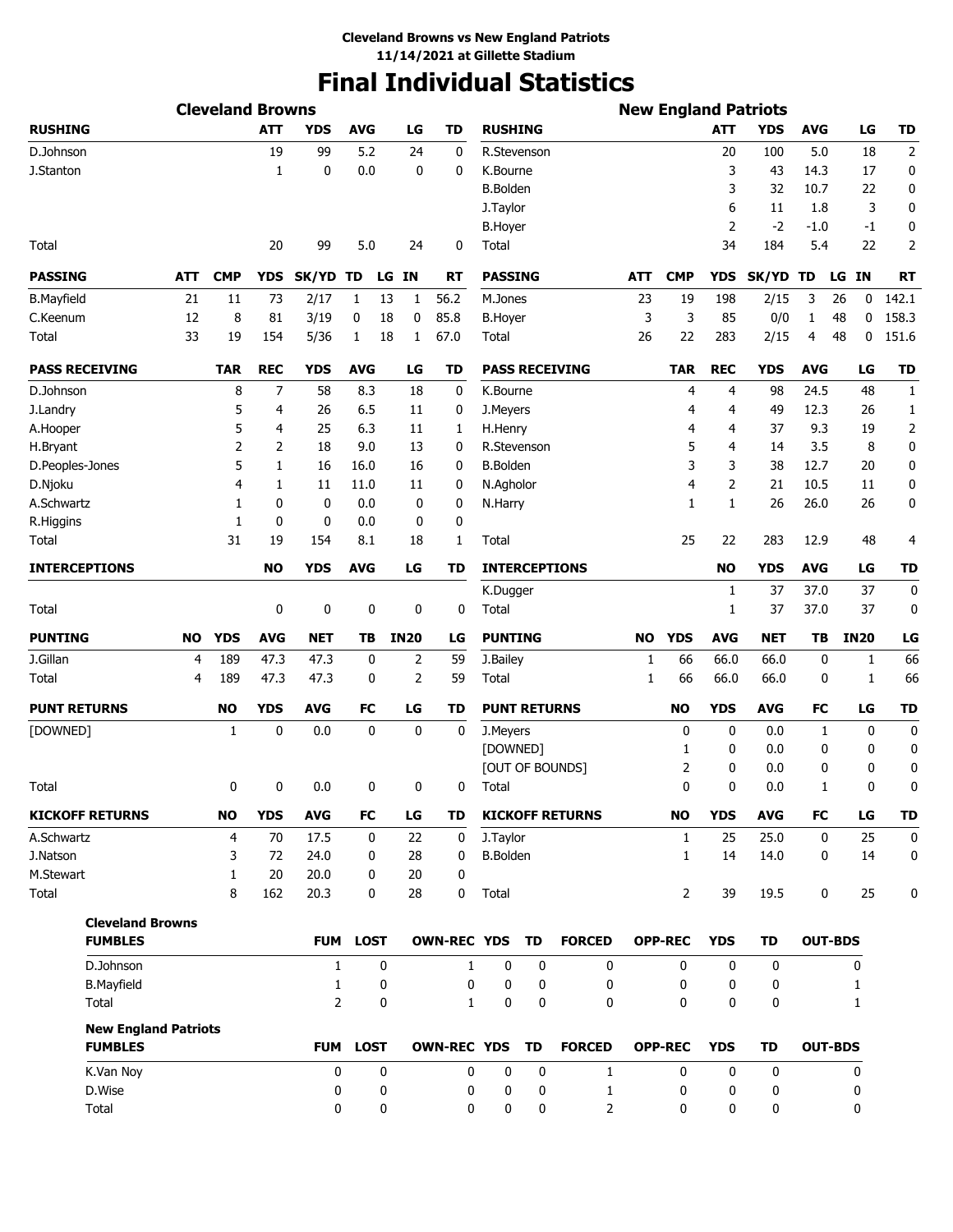# **Final Team Statistics**

|                                                      | <b>Visitor</b> | Home            |
|------------------------------------------------------|----------------|-----------------|
|                                                      | <b>Browns</b>  | <b>Patriots</b> |
| <b>TOTAL FIRST DOWNS</b>                             | 17             | 30              |
| By Rushing                                           | 4              | 10              |
| By Passing                                           | 12             | 17              |
| <b>By Penalty</b>                                    | $\mathbf{1}$   | 3               |
| THIRD DOWN EFFICIENCY                                | 1-11-9.1%      | 7-9-77.8%       |
| <b>FOURTH DOWN EFFICIENCY</b>                        | 2-4-50.0%      | $0 - 0 - 0.0%$  |
| <b>TOTAL NET YARDS</b>                               | 217            | 452             |
| Total Offensive Plays (inc. times thrown passing)    | 58             | 62              |
| Average gain per offensive play                      | 3.7            | 7.3             |
| <b>NET YARDS RUSHING</b>                             | 99             | 184             |
| <b>Total Rushing Plays</b>                           | 20             | 34              |
| Average gain per rushing play                        | 5.0            | 5.4             |
| Tackles for a loss-number and yards                  | $2 - 5$        | $3 - 3$         |
| <b>NET YARDS PASSING</b>                             | 118            | 268             |
| Times thrown - yards lost attempting to pass         | $5 - 36$       | $2 - 15$        |
| Gross yards passing                                  | 154            | 283             |
| <b>PASS ATTEMPTS-COMPLETIONS-HAD INTERCEPTED</b>     | $33 - 19 - 1$  | $26 - 22 - 0$   |
| Avg gain per pass play (inc.# thrown passing)        | 3.1            | 9.6             |
| <b>KICKOFFS Number-In End Zone-Touchbacks</b>        | $2 - 0 - 0$    | $8 - 3 - 0$     |
| <b>PUNTS Number and Average</b>                      | 4-47.3         | $1 - 66.0$      |
| <b>Had Blocked</b>                                   | 0              | 0               |
| <b>FGs - PATs Had Blocked</b>                        | $0 - 0$        | $0 - 0$         |
| <b>Net Punting Average</b>                           | 47.3           | 66.0            |
| <b>TOTAL RETURN YARDAGE (Not Including Kickoffs)</b> | 0              | 37              |
| No. and Yards Punt Returns                           | $0 - 0$        | $0 - 0$         |
| No. and Yards Kickoff Returns                        | $8 - 162$      | $2 - 39$        |
| No. and Yards Interception Returns                   | $0 - 0$        | $1 - 37$        |
| <b>PENALTIES Number and Yards</b>                    | $6 - 42$       | $6 - 46$        |
| <b>FUMBLES Number and Lost</b>                       | $2 - 0$        | $0 - 0$         |
| <b>TOUCHDOWNS</b>                                    | 1              | 6               |
| Rushing                                              | 0              | 2               |
| Passing                                              | 1              | 4               |
| <b>EXTRA POINTS Made-Attempts</b>                    | $1 - 1$        | $6-6$           |
| Kicking Made-Attempts                                | $1 - 1$        | $6-6$           |
| <b>FIELD GOALS Made-Attempts</b>                     | $0 - 0$        | $1 - 1$         |
| <b>RED ZONE EFFICIENCY</b>                           | 1-2-50%        | 5-6-83%         |
| <b>GOAL TO GO EFFICIENCY</b>                         | 1-2-50%        | 4-4-100%        |
| <b>SAFETIES</b>                                      | 0              | 0               |
| <b>FINAL SCORE</b>                                   | 7              | 45              |
| <b>TIME OF POSSESSION</b>                            | 25:58          | 34:02           |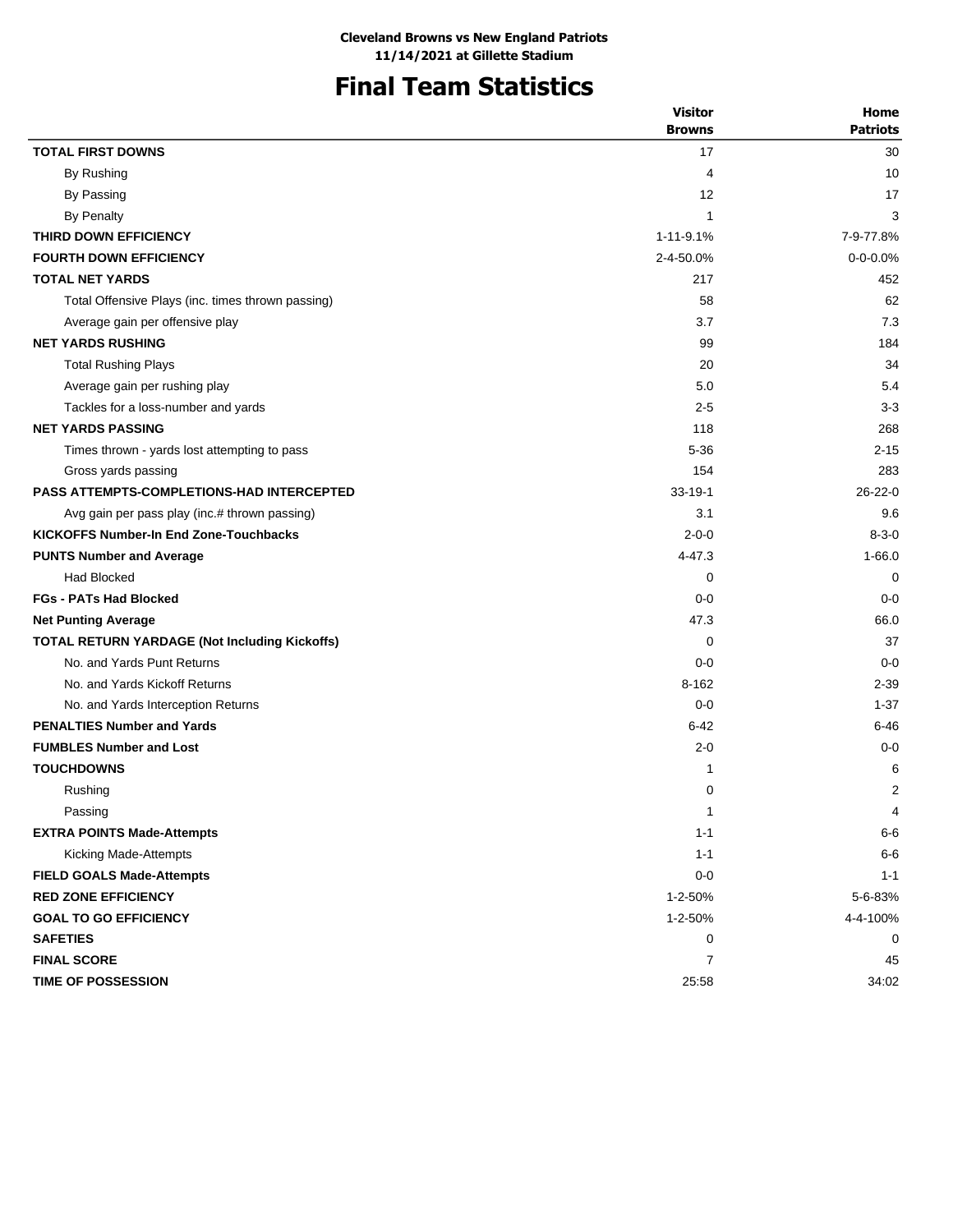# **Ball Possession And Drive Chart**

### **Cleveland Browns**

**New England Patriots**

| # | Time<br>Recd | Time<br>Lost | <b>Time How Ball</b><br><b>Poss Obtained</b> | <b>Drive</b><br>Began | #<br><b>Play</b> | Yds<br>Gain | Yds<br>Pen | Net<br>Yds | 1st<br>Down | Last<br>Scrm  | <b>How Given</b><br>Up |
|---|--------------|--------------|----------------------------------------------|-----------------------|------------------|-------------|------------|------------|-------------|---------------|------------------------|
|   | 15:00        | 10:05        | 4:55 Kickoff                                 | CLV 16                | 11               | 79          | 5.         | 84         | 6           | $*$ NE 2      | Touchdown              |
|   | 0:26         | 14:48        | 0:38 Kickoff                                 | CIV29                 |                  | 3           | 0          | 3          | 0           | <b>CLV 32</b> | Interception           |
|   | 14:43        | 11:51        | 2:52 Kickoff                                 | CLV 12                | 5                | 23          | 5          | 28         | 2           | CLV 40        | Punt                   |
| 4 | 5:40         | 3:48         | 1:52 Kickoff                                 | <b>CLV 33</b>         | 3                | -5          | 0          | -5         | 0           | <b>CLV 28</b> | Punt                   |
| 5 | 0:17         | 0:00         | 0:17 Kickoff                                 | <b>CLV 23</b>         |                  | -9          | 0          | -9         | 0           | CLV 23        | End of Half            |
| 6 | 13:33        | 10:10        | 3:23 Punt                                    | CLV <sub>14</sub>     | 5.               | 19          | 0          | 19         |             | <b>CLV 33</b> | Punt                   |
|   | 5:04         | 1:32         | 3:32 Kickoff                                 | CLV 27                | 9                | 5           | 15         | 20         | 2           | <b>NE 49</b>  | Downs                  |
| 8 | 13:33        | 8:15         | 5:18 Kickoff                                 | $CLV$ 19              | 15               | 81          | -5         | 76         | 5           | * NE 12       | Downs                  |
| 9 | 4:13         | 1:02         | 3:11 Kickoff                                 | CLV 26                | 6                | 21          | 0          | 21         |             | <b>CLV 47</b> | Punt                   |

(199) Average CLV 22

|    | new Engiana i autoco |              |                                              |                       |                  |             |            |            |              |                     |                        |
|----|----------------------|--------------|----------------------------------------------|-----------------------|------------------|-------------|------------|------------|--------------|---------------------|------------------------|
| #  | Time<br>Recd         | Time<br>Lost | <b>Time How Ball</b><br><b>Poss Obtained</b> | <b>Drive</b><br>Began | #<br><b>Play</b> | Yds<br>Gain | Yds<br>Pen | Net<br>Yds | 1st<br>Down  | Last<br><b>Scrm</b> | <b>How Given</b><br>Up |
|    | 10:05                | 0:26         | 9:39 Kickoff                                 | <b>NE 17</b>          | 15               | 93          | $-10$      | 83         |              | $*$ CLV 3           | Touchdown              |
|    | 14:48                | 14:43        | 0:05 Interception                            | CLV <sub>5</sub>      |                  | 5           | 0          | 5          |              | $*$ CLV 5           | Touchdown              |
| 3  | 11:51                | 5:40         | 6:11 Punt                                    | <b>NE 1</b>           | 11               | 99          | 0          | 99         | 4            | <b>CLV 23</b>       | Touchdown              |
| 4  | 3:48                 | 0:17         | 3:31 Punt                                    | <b>NE 33</b>          | 11               | 50          | $-3$       | 47         | 4            | * CLV 20            | Field Goal             |
| 5. | 15:00                | 13:33        | 1:27 Kickoff                                 | <b>NE 27</b>          | 3                | -7          | 0          | $-7$       | $\mathbf{0}$ | <b>NE 20</b>        | Punt                   |
| 6  | 10:10                | 5:04         | 5:06 Punt                                    | <b>NE8</b>            | 8                | 92          | 0          | 92         | 6.           | $*$ CLV 2           | Touchdown              |
|    | 1:32                 | 13:33        | 2:59 Downs                                   | <b>CLV 47</b>         | 6                | 32          | 15         | 47         | 5.           | $*$ CLV 3           | Touchdown              |
| 8  | 8:15                 | 4:13         | 4:02 Downs                                   | <b>NE 5</b>           | 6                | 90          | 5          | 95         | 3            | $*$ CLV 11          | Touchdown              |
| 9  | 1:02                 | 0:00         | 1:02 Punt                                    | <b>NE 20</b>          |                  | -2          | 0          | $-2$       | $\mathbf{0}$ | <b>NE 19</b>        | End of Game            |

(259) Average NE 29

**\* inside opponent's 20 Time of Possession by Quarter Home Visitor 1st 2nd 3rd 4th OT Total** 5:21 9:39 5:13 6:55 8:29 25:58 9:47 8:05 6:31 34:02 Cleveland Browns New England Patriots

**Kickoff Drive No.-Start Average**

Browns: 8 - CLV 23 Patriots: 2 - NE 22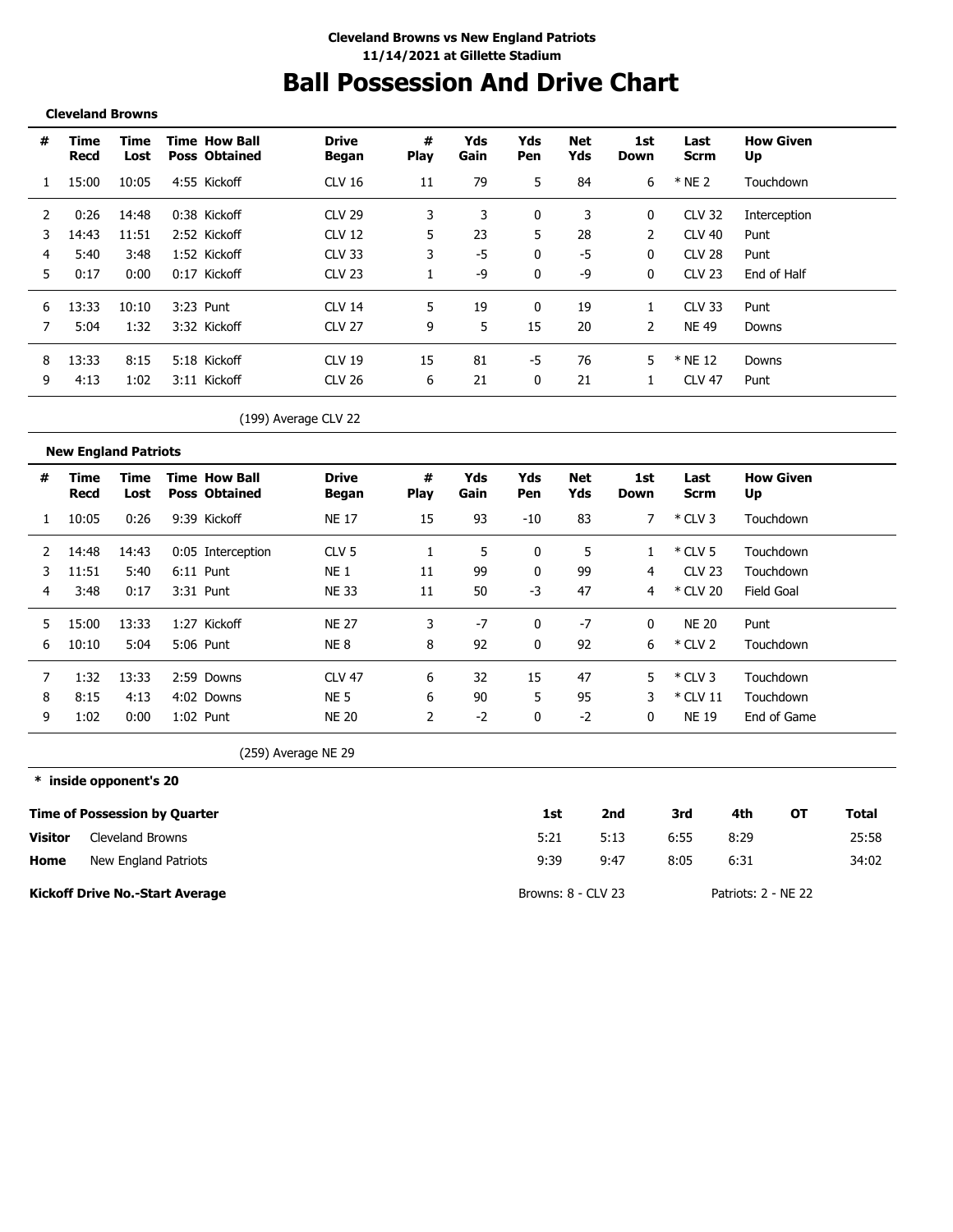# **Final Defensive Statistics**

| <b>Cleveland Browns</b> |            |                |              |                         | <b>Regular Defensive Plays</b> |   |              |    |    |    |           |            | <b>Special Teams</b> |           |           |           |            | <b>Misc</b> |    |           |
|-------------------------|------------|----------------|--------------|-------------------------|--------------------------------|---|--------------|----|----|----|-----------|------------|----------------------|-----------|-----------|-----------|------------|-------------|----|-----------|
|                         | <b>TKL</b> | AST            | <b>COMB</b>  | <b>SK</b>               | YDS TFL<br>$\prime$            |   | $\mathbf{o}$ | IN | PD | FF | <b>FR</b> | <b>TKL</b> | <b>AST</b>           | <b>FF</b> | <b>FR</b> | <b>BL</b> | <b>TKL</b> | <b>AST</b>  | FF | <b>FR</b> |
| A.Walker                |            |                | 8            | 0                       | 0                              | 0 | 0            | 0  | 0  | 0  | 0         | 0          | 0                    | 0         | 0         | 0         | 0          | n           | 0  | 0         |
| Ma. Wilson              | 6          |                | 7            | 0                       | 0                              | 0 | 0            | 0  | 0  | 0  | 0         | 0          | 0                    | 0         | 0         | 0         | n          | 0           | 0  | 0         |
| R.Harrison              | 4          | 2              | 6            | 0                       | 0                              | 1 | 0            | 0  | 0  | 0  | 0         | 0          | 0                    | 0         | 0         | 0         | 0          | 0           | 0  | 0         |
| G.Delpit                | 4          | 1              | 5            | 0                       | 0                              | 0 | 0            | 0  | 0  | 0  | 0         | 0          | 0                    | 0         | 0         | 0         | 0          | 0           | 0  | 0         |
| T.Hill                  | 3          | 2              | 5            | $\mathbf{0}$            | 0                              | 0 | 0            | 0  | 0  | 0  | 0         | 0          | 0                    | 0         | 0         | 0         | 0          | 0           | 0  | 0         |
| J.Owusu-Koramoah        |            | 1              | 4            | 0                       | 0                              | 0 | 0            | 0  | 0  | 0  | 0         | 0          | 0                    | 0         | 0         | 0         | 0          | 0           | n  | 0         |
| S.Takitaki              | 2          | 2              | 4            | 0                       | 0                              |   | 0            | 0  | 0  | 0  | 0         | 0          | 1                    | 0         | 0         | 0         | 0          | 0           | 0  | 0         |
| G.Newsome               | 3          | 0              | 3            | 0                       | 0                              | 0 | 0            | 0  | 0  | 0  | 0         | 0          | 0                    | 0         | 0         | 0         | 0          | 0           | 0  | 0         |
| J.Johnson               |            | $\overline{2}$ | 3            | 0                       | 0                              | 0 | 0            | 0  | 0  | 0  | 0         | 0          | 0                    | 0         | 0         | 0         | 0          | 0           | 0  | 0         |
| J.Clowney               |            | 0              | 2            | 0                       | 0                              | 0 | 0            | 0  | 0  | 0  | 0         | 0          | 0                    | 0         | 0         | 0         | 0          | 0           | 0  | 0         |
| M.Smith                 |            | 0              | 2            | 0                       | 0                              | 1 | 0            | 0  | 0  | 0  | 0         | 0          | 0                    | 0         | 0         | 0         | 0          | 0           | 0  | 0         |
| J.Elliott               | 2          | 0              | 2            | 0                       | 0                              | 0 | 0            | 0  | 0  | 0  | 0         | 0          | 0                    | 0         | 0         | 0         | 0          | 0           | 0  | 0         |
| D.Ward                  | 2          | 0              | 2            | $\mathbf{0}$            | 0                              | 0 | 0            | 0  | 0  | 0  | 0         | 0          | 0                    | 0         | 0         | 0         | 0          | 0           | 0  | 0         |
| T.Togiai                |            | 1              | 2            | 0                       | 0                              | 0 | 0            | 0  | 0  | 0  | 0         | 0          | 0                    | 0         | 0         | 0         | 0          | 0           | 0  | 0         |
| J.Jackson               |            | 2              | 2            | 0                       | 0                              | 0 | 0            | 0  | 0  | 0  | 0         | 0          | 0                    | 0         | 0         | 0         | 0          | 0           | 0  | 0         |
| M.Garrett               |            | 0              | 1            | 1                       | 7                              | 1 | 1            | 0  | 1  | 0  | 0         | 0          | 0                    | 0         | 0         | 0         | 0          | 0           | 0  | 0         |
| M.McDowell              |            | 0              | $\mathbf{1}$ | 1                       | 8                              | 1 | 1            | 0  | 0  | 0  | 0         | 0          | 0                    | 0         | 0         | 0         | 0          | 0           | 0  | 0         |
| I.Odenigbo              |            | 0              | 1            | 0                       | 0                              | 0 | 0            | 0  | 0  | 0  | 0         | 2          | 0                    | 0         | 0         | 0         | ŋ          | 0           | n  | 0         |
| M.Jackson               |            | $\Omega$       | 1            | 0                       | 0                              | 0 | 0            | 0  | 0  | 0  | 0         | 0          | 0                    | 0         | 0         | 0         | 0          | 0           | 0  | 0         |
| E.Lee                   |            | 0              | 1            | 0                       | 0                              | 0 | 0            | 0  | 0  | 0  | 0         | 0          | 0                    | 0         | 0         | 0         | 0          | 0           | 0  | 0         |
| A.Schwartz              | 0          | 0              | 0            | 0                       | 0                              | 0 | 0            | 0  | 0  | 0  | 0         | 0          | 0                    | 0         | 0         | 0         |            | 0           | 0  | 0         |
| D.Johnson               |            | 0              | 0            | 0                       | 0                              | 0 | 0            | 0  | 0  | 0  | 0         | 0          | 0                    | 0         | 0         | 0         | 0          | 0           | 0  | 1         |
| <b>Total</b>            | 47         | 15             | 62           | $\overline{\mathbf{2}}$ | 15                             | 5 |              | 0  | 1  | 0  | 0         | 2          | 1                    | ŋ         | 0         | 0         | 1          | 0           | 0  | 1         |

**TKL = Tackle AST = Assist COMB = Combined QH=QB Hit IN = Interception PD = Pass Defense FF = Forced Fumble FR = Fumble Recovery**

| <b>New England Patriots</b> |            |              |                |              | <b>Regular Defensive Plays</b> |        |             |    |    |    |           |              | <b>Special Teams</b> |           |           |           |            | <b>Misc</b> |    |           |
|-----------------------------|------------|--------------|----------------|--------------|--------------------------------|--------|-------------|----|----|----|-----------|--------------|----------------------|-----------|-----------|-----------|------------|-------------|----|-----------|
|                             | <b>TKL</b> | <b>AST</b>   | <b>COMB</b>    | <b>SK</b>    | <b>YDS</b>                     | TFL OH |             | IN | PD | FF | <b>FR</b> | <b>TKL</b>   | <b>AST</b>           | <b>FF</b> | <b>FR</b> | <b>BL</b> | <b>TKL</b> | <b>AST</b>  | FF | <b>FR</b> |
| J.Bentley                   | 6          |              |                | 0            | 0                              |        |             | 0  | 0  | 0  | 0         | 0            | 0                    | 0         | 0         | 0         | 0          | 0           | C  | 0         |
| K.Dugger                    | 5          |              | 6              | 0            | 0                              | 0      | 0           |    |    | 0  | 0         | 2            | 0                    | 0         | 0         | 0         | 0          | 0           | 0  | 0         |
| D.Hightower                 | 4          | 2            | 6              | 0.5          | 4.5                            | 0      | 1           | 0  | 0  | 0  | 0         | 0            | 0                    | 0         | 0         | 0         | 0          | 0           | 0  | 0         |
| K.Van Nov                   | 5          | 0            | 5              | 1            | 4                              | 1      | 1           | 0  | 0  | 1  | 0         | 0            | 0                    | 0         | 0         | 0         | 0          | 0           | 0  | 0         |
| D.Wise                      | 3          | $\mathbf{1}$ | $\overline{4}$ | 1.5          | 13                             | 0      | 2           | 0  | 0  | 1  | 0         | 0            | 0                    | 0         | 0         | 0         | 0          | 0           | 0  | 0         |
| C.Barmore                   |            | 2            | 4              | 0            | 0                              | 0      | 0           | 0  | 0  | 0  | 0         | 0            | 0                    | 0         | 0         | 0         | 0          | 0           |    | 0         |
| M.Bryant                    |            | 2            | 4              | 0            | 0                              | 0      | 0           | 0  | 0  | 0  | 0         | 0            | 0                    | 0         | 0         | 0         | 0          | 0           | 0  | 0         |
| D.McCourty                  | 2          | 1            | 3              | 0            | 0                              | 0      | 0           | 0  | 1  | 0  | 0         | 0            | 0                    | 0         | 0         | 0         | 0          | 0           | 0  | 0         |
| L.Guy                       |            | 2            | 3              | 0.5          | 4                              | 0      | 1           | 0  | 0  | 0  | 0         | 0            | 0                    | 0         | 0         | 0         | 0          | 0           | 0  | 0         |
| C.Munson                    |            | 2            | 3              | 0            | 0                              |        | 0           | 0  | 0  | 0  | 0         | 1            | 0                    | 0         | 0         | 0         | 0          | 0           | n  | 0         |
| J.Mills                     |            | 0            | 2              | 0            | 0                              | 0      | 0           | 0  | 0  | 0  | 0         | 0            | 0                    | 0         | 0         | 0         | 0          | 0           | 0  | 0         |
| J.Tavai                     | 2          | 0            | 2              | 0            | 0                              | 0      | 0           | 0  | 0  | 0  | 0         | 0            | 0                    | 0         | 0         | 0         | 0          | 0           | 0  | 0         |
| T.Bower                     |            | 1            | $\overline{2}$ | 1            | 6                              | 1      | 1           | 0  | 0  | 0  | 0         | 0            | 0                    | 0         | 0         | 0         | 0          | 0           | 0  | 0         |
| A.Phillips                  |            |              | 2              | 0            | 0                              | 0      | 0           | 0  |    | 0  | 0         | 1            | 1                    | 0         | 0         | 0         | 0          | 0           |    | 0         |
| J.Williams                  |            |              | 2              | 0            | 0                              | 0      | 0           | 0  | 0  | 0  | 0         | 0            | 0                    | 0         | 0         | 0         | 0          | 0           | 0  | 0         |
| D.Godchaux                  | 0          | 2            | 2              | 0            | 0                              | 0      | 0           | 0  | 0  | 0  | 0         | 0            | 0                    | 0         | 0         | 0         | 0          | 0           | 0  | 0         |
| J.Uche                      | 0          | 2            | $\overline{2}$ | $\mathbf{0}$ | 0                              | 0      | 0           | 0  | 0  | 0  | 0         | $\mathbf{0}$ | 0                    | 0         | 0         | 0         | $\Omega$   | 0           | 0  | 0         |
| Ca. Davis                   |            | 0            |                | 0            | 0                              | 0      | 0           | 0  | 0  | 0  | 0         | 0            | 0                    | 0         | 0         | 0         | 0          | 0           | U  | 0         |
| M.Judon                     | 0          | 1            | 1              | 0.5          | 4.5                            | 0      | 3           | 0  | 0  | 0  | 0         | 0            | 0                    | 0         | 0         | 0         | 0          | 0           | 0  | 0         |
| J.Jackson                   | 0          | 0            | 0              | 0            | 0                              | 0      | 0           | 0  | 2  | 0  | 0         | 0            | 0                    | 0         | 0         | 0         | 0          | 0           | 0  | 0         |
| <b>B.King</b>               | 0          | 0            | $\mathbf{0}$   | $\mathbf{0}$ | 0                              | 0      | $\mathbf 0$ | 0  | 0  | 0  | 0         | $\mathbf{1}$ | $\mathbf{1}$         | 0         | 0         | 0         | 0          | 0           | 0  | 0         |
| Co.Davis                    | 0          | 0            | 0              | 0            | 0                              | 0      | 0           | 0  | 0  | 0  | 0         | 1            | 0                    | 0         | 0         | 0         | 0          | 0           |    | 0         |
| J.Bethel                    | 0          | 0            | 0              | 0            | 0                              | 0      | 0           | 0  | 0  | 0  | 0         | 1            | 0                    | 0         | 0         | 0         | 0          | 0           | 0  | 0         |
| M.Slater                    | 0          | 0            | 0              | 0            | 0                              | 0      | 0           | 0  | 0  | 0  | 0         | 1            | 0                    | 0         | 0         | 0         | 0          | 0           | 0  | 0         |
| <b>Total</b>                | 39         | 22           | 61             | 5            | 36                             |        | 4 10        | 1  | 5  | 2  | 0         | 8            | 2                    | 0         | 0         | 0         | 0          | 0           | 0  | 0         |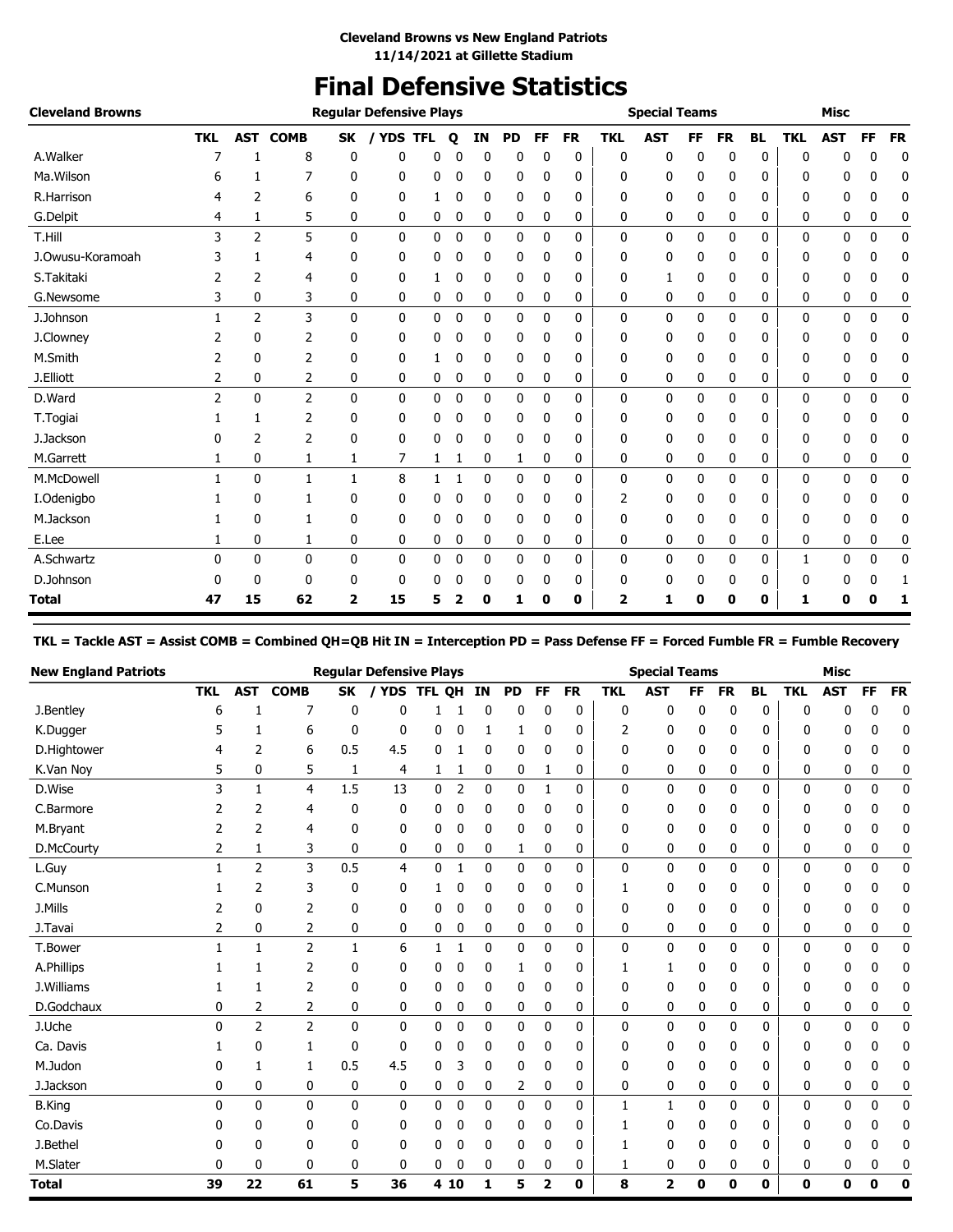# **First Half Summary**

|                              |                              |      | PERIOD SCORES                                           |                                                                                | TIME OF POSSESSION      |                      |               |
|------------------------------|------------------------------|------|---------------------------------------------------------|--------------------------------------------------------------------------------|-------------------------|----------------------|---------------|
| <b>Browns</b>                |                              |      | $70 = 7$                                                | <b>Browns</b>                                                                  | 10:34                   |                      |               |
| Patriots                     |                              |      | $7 \t17 = 24$                                           | Patriots                                                                       | 19:26                   |                      |               |
|                              |                              |      |                                                         | <b>Scoring Plays</b>                                                           |                         |                      |               |
| Team                         | Qtr                          |      | Time Play Description (Extra Point) (Drive Info)        |                                                                                |                         | Visitor              | Home          |
| <b>Browns</b>                | 1                            |      |                                                         | 10:05 A. Hooper 2 yd. pass from B. Mayfield (C. McLaughlin kick) (11-84, 4:55) |                         |                      | 0             |
| Patriots                     |                              |      |                                                         | 0:26 H.Henry 3 yd. pass from M.Jones (N.Folk kick) (15-83, 9:39)               |                         |                      |               |
| Patriots                     | 2                            |      | 14:43 R. Stevenson 5 yd. run (N. Folk kick) (1-5, 0:05) |                                                                                |                         | 7                    | 14            |
| Patriots                     | 2                            |      |                                                         | 5:40 K.Bourne 23 yd. pass from M.Jones (N.Folk kick) (11-99, 6:11)             |                         |                      | 21            |
| Patriots                     | 2                            | 0:17 | N.Folk 38 yd. Field Goal (11-47, 3:31)                  |                                                                                |                         |                      | 24            |
|                              |                              |      |                                                         |                                                                                | <b>Cleveland Browns</b> | New England Patriots |               |
| <b>TOTAL FIRST DOWNS</b>     |                              |      |                                                         |                                                                                | 8                       |                      | 16            |
|                              |                              |      | First Downs Rushing-Passing-by Penalty                  |                                                                                | $3 - 5 - 0$             |                      | $6 - 9 - 1$   |
| <b>THIRD DOWN EFFICIENCY</b> |                              |      |                                                         |                                                                                | $0 - 4 - 0.0%$          |                      | 6-7-85.7%     |
| <b>TOTAL NET YARDS</b>       |                              |      |                                                         |                                                                                | 91                      |                      | 247           |
|                              | <b>Total Offensive Plays</b> |      |                                                         |                                                                                | 23                      |                      | 37            |
| <b>NET YARDS RUSHING</b>     |                              |      |                                                         |                                                                                | 64                      |                      | 120           |
| <b>NET YARDS PASSING</b>     |                              |      |                                                         |                                                                                | 27                      |                      | 127           |
|                              | Gross Yards Passing          |      |                                                         |                                                                                | 36                      |                      | 134           |
|                              |                              |      | Times thrown-yards lost attempting to pass              |                                                                                | $1 - 9$                 |                      | $1 - 7$       |
|                              |                              |      | Pass Attempts-Completions-Had Intercepted               |                                                                                | $14 - 6 - 1$            |                      | $15 - 13 - 0$ |

| <b>Punts-Number and Average</b>   | $2 - 48.5$     | $0 - 0.0$ |
|-----------------------------------|----------------|-----------|
| <b>Penalties-Number and Yards</b> | 2 - 17         | $5 - 31$  |
| <b>Fumbles-Number and Lost</b>    | $2 - 0$        | 0 - 0     |
| <b>Red Zone Efficiency</b>        | $1 - 1 - 100%$ | 2-3-67%   |
|                                   |                |           |

| <b>Average Drive Start</b> | CLV <sub>23</sub><br>$\sim$ $\sim$ | <b>NE 36</b> |
|----------------------------|------------------------------------|--------------|
|                            |                                    |              |

|                         |            | <b>Cleveland Browns</b> |             |                                |             |     |           |              |              |          |                 |             |                       | <b>New England Patriots</b> |            |                      |            |              |            |            |             |             |              |
|-------------------------|------------|-------------------------|-------------|--------------------------------|-------------|-----|-----------|--------------|--------------|----------|-----------------|-------------|-----------------------|-----------------------------|------------|----------------------|------------|--------------|------------|------------|-------------|-------------|--------------|
| <b>RUSHING</b>          |            |                         | <b>ATT</b>  | <b>YDS</b>                     | <b>AVG</b>  |     | LG        |              | TD           |          | <b>RUSHING</b>  |             |                       |                             |            |                      | <b>ATT</b> | <b>YDS</b>   |            | <b>AVG</b> |             | LG          | <b>TD</b>    |
| D.Johnson               |            |                         | 7           | 64                             |             | 9.1 | 24        |              | 0            |          | R.Stevenson     |             |                       |                             |            |                      | 14         | 78           |            | 5.6        |             | 18          | $\mathbf{1}$ |
| J.Stanton               |            |                         | 1           | 0                              |             | 0.0 | 0         |              | 0            |          | K.Bourne        |             |                       |                             |            |                      | 2          | 26           |            | 13.0       |             | 15          | 0            |
|                         |            |                         |             |                                |             |     |           |              |              |          | <b>B.Bolden</b> |             |                       |                             |            |                      | 2          | 10           |            | 5.0        |             | 5           | 0            |
|                         |            |                         |             |                                |             |     |           |              |              |          | J. Taylor       |             |                       |                             |            |                      | 3          | 6            |            | 2.0        |             | 3           | 0            |
| Total                   |            |                         | 8           | 64                             | 8.0         |     | 24        |              | 0            |          | Total           |             |                       |                             |            |                      | 21         | 120          |            | 5.7        |             | 18          | 1            |
| <b>PASSING</b>          | <b>ATT</b> | <b>CMP</b>              | <b>YDS</b>  | SK/YD                          | TD          | LG  | IN        |              | <b>RT</b>    |          | <b>PASSING</b>  |             |                       |                             | <b>ATT</b> | <b>CMP</b>           | <b>YDS</b> | <b>SK/YD</b> |            | TD         | LG IN       |             | <b>RT</b>    |
| <b>B.Mayfield</b>       | 14         | 6                       | 36          | 1/9                            | 1           | 13  | 1         | 44.3         |              |          | M.Jones         |             |                       |                             | 15         | 13                   | 134        | 1/7          |            | 2          | 26          | 0           | 143.5        |
| Total                   | 14         | 6                       | 36          | 1/9                            | 1           | 13  | 1         | 44.3         |              |          | Total           |             |                       |                             | 15         | 13                   | 134        | 1/7          |            | 2          | 26          | 0           | 143.5        |
| <b>PASS RECEIVING</b>   |            | <b>TAR</b>              | <b>REC</b>  | <b>YDS</b>                     | <b>AVG</b>  |     | LG        |              | TD           |          |                 |             | <b>PASS RECEIVING</b> |                             |            | <b>TAR</b>           | <b>REC</b> | <b>YDS</b>   |            | <b>AVG</b> |             | LG          | <b>TD</b>    |
| A.Hooper                |            | 3                       | 3           | 19                             | 6.3         |     | 11        |              | 1            |          | J.Meyers        |             |                       |                             |            | 3                    | 3          | 38           |            | 12.7       |             | 26          | 0            |
| H.Bryant                |            |                         | 1           | 13                             | 13.0        |     | 13        |              | 0            |          | R.Stevenson     |             |                       |                             |            | 3                    | 3          | 14           |            | 4.7        |             | 8           | 0            |
| J.Landry                |            |                         | 1           | 11                             | 11.0        |     | 11        |              | 0            |          | K.Bourne        |             |                       |                             |            | 2                    | 2          | 35           |            | 17.5       |             | 23          | $\mathbf{1}$ |
| D.Johnson               |            |                         | 1           | $-7$                           | $-7.0$      |     | $-7$      |              | 0            |          | <b>B.Bolden</b> |             |                       |                             |            | 2                    | 2          | 21           |            | 10.5       |             | 20          | 0            |
| D.Peoples-Jones         |            | 4                       | 0           | 0                              | 0.0         |     | 0         |              | 0            |          | H.Henry         |             |                       |                             |            | 2                    | 2          | 15           |            | 7.5        |             | 12          | 1            |
| D.Njoku                 |            | 2                       | 0           | 0                              | 0.0         |     | 0         |              | 0            |          | N.Agholor       |             |                       |                             |            | 3                    | 1          | 11           |            | 11.0       |             | 11          | 0            |
| A.Schwartz              |            | 1                       | 0           | 0                              | 0.0         |     | 0         |              | 0            |          |                 |             |                       |                             |            |                      |            |              |            |            |             |             |              |
| Total                   |            | 13                      | 6           | 36                             |             | 6.0 | 13        |              | $\mathbf{1}$ |          | Total           |             |                       |                             |            | 15                   | 13         | 134          |            | 10.3       |             | 26          | 2            |
| <b>Cleveland Browns</b> |            |                         |             | <b>Reqular Defensive Plays</b> |             |     |           |              |              |          |                 |             |                       |                             |            | <b>Special Teams</b> |            |              |            |            | <b>Misc</b> |             |              |
|                         | <b>TKL</b> | <b>AST</b>              | <b>COMB</b> |                                | SK          |     | / YDS TFL | Q            |              | ΙN       | PD              | FF          | <b>FR</b>             | <b>TKL</b>                  | <b>AST</b> | FF                   | <b>FR</b>  | <b>BL</b>    | <b>TKL</b> | <b>AST</b> |             | FF          | <b>FR</b>    |
| A.Walker                |            | 5                       |             | 6                              | 0           |     | 0         | 0            | $\mathbf{0}$ | 0        | 0               | 0           | 0                     | 0                           |            | 0<br>0               | 0          | 0            | 0          |            | 0           | 0           | 0            |
| Ma. Wilson              |            | 4                       | 1           | 5                              | 0           |     | 0         | 0            | 0            | 0        | 0               | 0           | 0                     | 0                           |            | 0<br>0               | 0          | 0            | 0          |            | 0           | 0           | 0            |
| T.Hill                  |            | 3                       | 2           | 5                              | 0           |     | 0         | 0            | 0            | 0        | 0               | 0           | 0                     | 0                           |            | 0<br>0               | 0          | 0            | 0          |            | 0           | 0           | 0            |
| R.Harrison              |            | 3                       | 1           | 4                              | 0           |     | 0         | $\mathbf{1}$ | 0            | 0        | 0               | 0           | 0                     | 0                           |            | 0<br>0               | 0          | 0            | 0          |            | 0           | 0           | 0            |
| Total                   |            | 15                      | 5           | 20                             | $\mathbf 0$ |     | O         | 1            | 0            | $\bf{0}$ | 0               | $\mathbf 0$ | 0                     | $\bf{0}$                    |            | $\mathbf{0}$<br>O    | 0          | $\mathbf{0}$ | $\bf{0}$   |            | O           | $\mathbf 0$ | $\mathbf 0$  |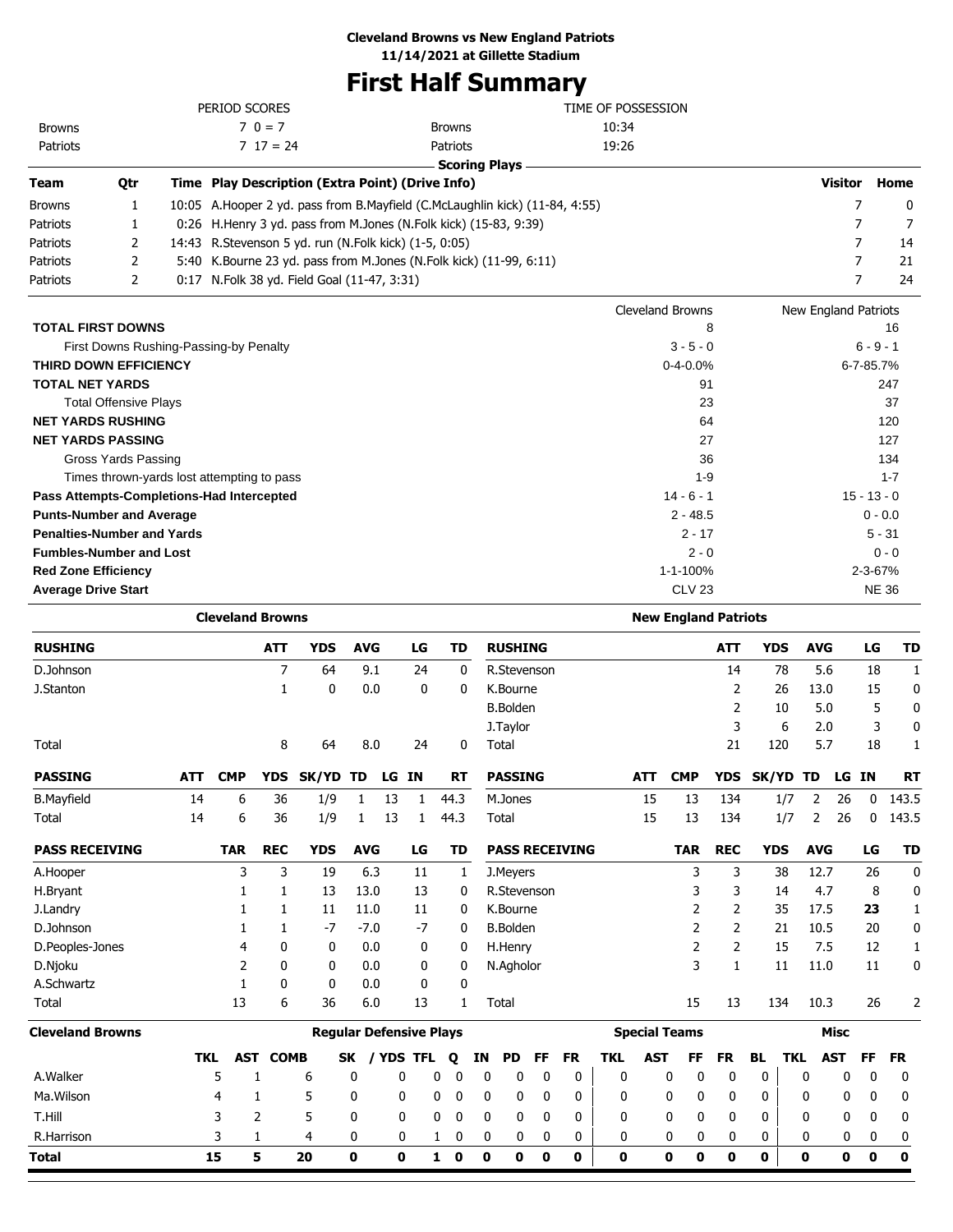# **First Half Summary**

| <b>New England Patriots</b> |     |            |             |    | <b>Regular Defensive Plays</b> |        |    |     |     |           |     | <b>Special Teams</b> |    |           |              |              | Misc |     |           |
|-----------------------------|-----|------------|-------------|----|--------------------------------|--------|----|-----|-----|-----------|-----|----------------------|----|-----------|--------------|--------------|------|-----|-----------|
|                             | TKL | <b>AST</b> | <b>COMB</b> | SK | / YDS                          | TFL OH | IN | PD. | FF. | <b>FR</b> | TKL | AST                  | FF | <b>FR</b> | BL           | TKL          | AST  | FF. | <b>FR</b> |
| D.Hightower                 |     |            |             |    |                                |        |    |     |     |           |     |                      |    |           |              |              |      |     | 0         |
| C.Barmore                   |     |            |             |    |                                |        |    |     |     | 0         |     | 0                    |    |           | 0            | $\mathbf{0}$ |      |     | 0         |
| J.Bentley                   |     |            |             |    |                                |        |    |     |     | 0         |     |                      |    |           | 0            | 0            |      |     | 0         |
| K.Dugger                    |     |            |             |    |                                |        |    |     |     | 0         |     | 0                    |    | $\Omega$  | $\mathbf{0}$ | 0            |      |     | 0         |
| <b>Total</b>                |     |            | 10          | o  | o                              | 0      |    |     |     | 0         |     |                      | 0  |           | 0            | 0            |      |     | - 0       |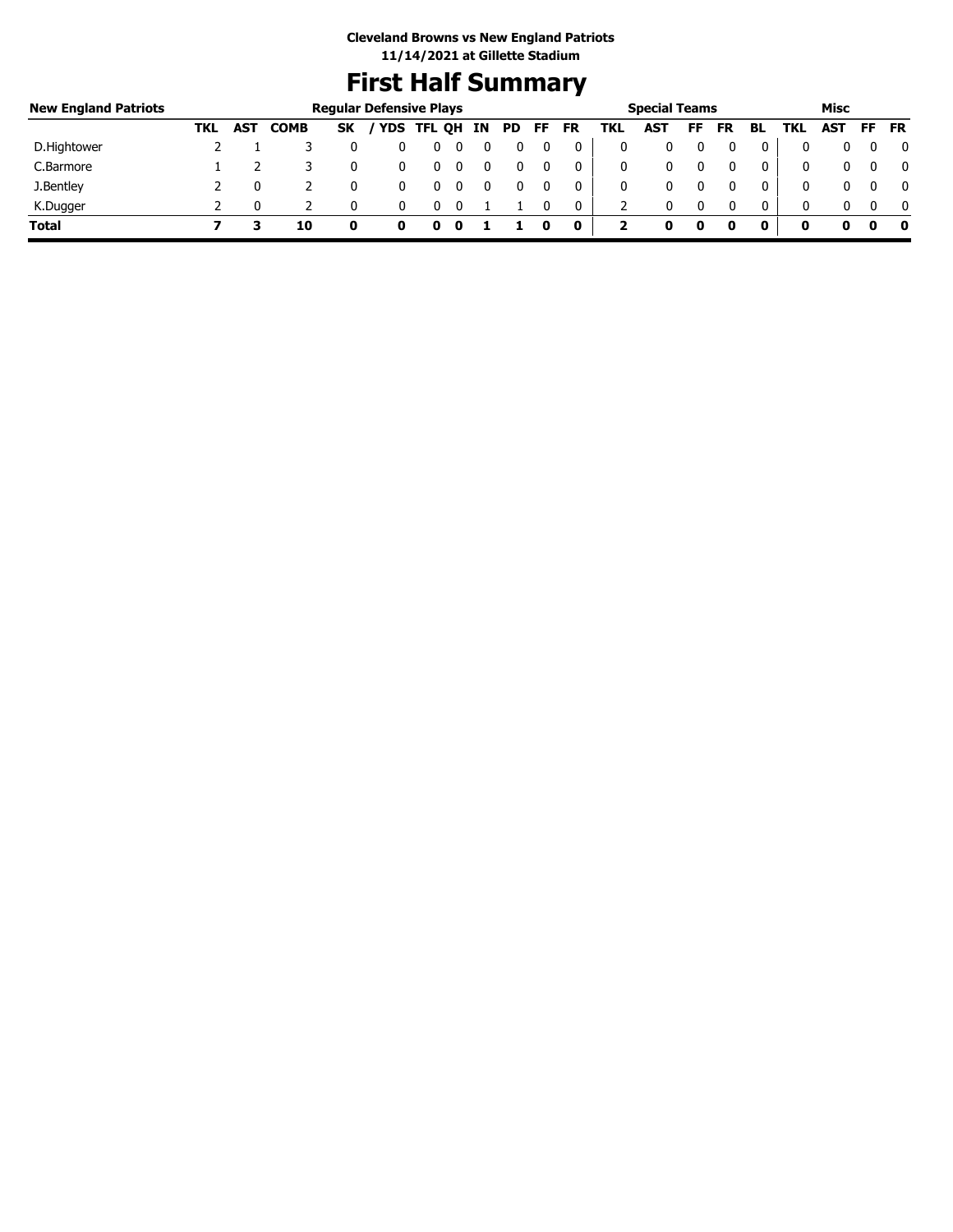**Play By Play Play Play Play First Quarter** 11/14/2021

NE wins the coin toss and elects to defer. CLV elects to Receive, and NE elects to defend the north goal.

|                | whis the com toss and creets to derer. CEV creets to receive, and TVE creets to dereing the north goal.                                                                                                                                                                      |                |
|----------------|------------------------------------------------------------------------------------------------------------------------------------------------------------------------------------------------------------------------------------------------------------------------------|----------------|
|                | J.Bailey kicks 68 yards from NE 35 to CLV -3. A.Schwartz to CLV 16 for 19 yards (C.Munson). 1,000th game in Patriots franchise history (inlcuding playoffs), 1st<br>original AFL team to reach that milestone.<br>Cleveland Browns at 15:00, (1st play from scrimmage 14:56) |                |
| 1-10-CLV 16    | (14:56) D.Johnson left tackle to CLV 21 for 5 yards (D.Hightower, C.Barmore).                                                                                                                                                                                                |                |
| 2-5-CLV 21     | (14:33) (No Huddle, Shotgun) B. Mayfield pass short middle to A. Hooper to CLV 27 for 6 yards (D. Hightower).                                                                                                                                                                | P <sub>1</sub> |
| 1-10-CLV 27    | (14:10) (No Huddle, Shotgun) B. Mayfield pass incomplete deep left to D. Peoples-Jones.                                                                                                                                                                                      |                |
| 2-10-CLV 27    | (14:07) D.Johnson right guard to CLV 37 for 10 yards (J.Mills). NE-J.Mills was injured during the play.                                                                                                                                                                      | R <sub>2</sub> |
| 1-10-CLV 37    | (13:29) B.Mayfield pass short right to H.Bryant to 50 for 13 yards (K.Dugger, J.Williams).                                                                                                                                                                                   | P <sub>3</sub> |
| $1 - 10 - 50$  | (12:45) D.Johnson left guard to NE 26 for 24 yards (D.McCourty).                                                                                                                                                                                                             | R4             |
| $1-10-NE$ 26   | (12:04) PENALTY on NE-Ca. Davis, Encroachment, 5 yards, enforced at NE 26 - No Play.                                                                                                                                                                                         |                |
| $1-5-NE$ 21    | (11:40) D.Johnson right guard to NE 2 for 19 yards (K.Dugger, D.McCourty).                                                                                                                                                                                                   | R <sub>5</sub> |
| $1-2-NE2$      | (10:59) Direct snap to J.Stanton. J.Stanton up the middle to NE 2 for no gain (Ca. Davis, A.Phillips).                                                                                                                                                                       |                |
| $2 - 2 - NE$ 2 | (10:18) B. Mayfield pass incomplete short right to D. Njoku (A. Phillips).                                                                                                                                                                                                   |                |
| $3-2-NE2$      | (10:12) (Shotgun) B.Mayfield pass incomplete short left to D.Peoples-Jones (D.McCourty).                                                                                                                                                                                     |                |
| $4 - 2 - NE2$  | (10:09) (Shotgun) B.Mayfield pass short left to A.Hooper for 2 yards, TOUCHDOWN.                                                                                                                                                                                             | P <sub>6</sub> |
|                | C.McLaughlin extra point is GOOD, Center-C.Hughlett, Holder-J.Gillan.                                                                                                                                                                                                        |                |
|                | CLV 7 NE 0, 11 plays, 84 yards, 1 penalty, 4:55 drive, 4:55 elapsed                                                                                                                                                                                                          |                |
|                | C.McLaughlin kicks 62 yards from CLV 35 to NE 3. B.Bolden to NE 17 for 14 yards (I.Odenigbo, S.Takitaki).                                                                                                                                                                    |                |
|                | New England Patriots at 10:05, (1st play from scrimmage 9:58)                                                                                                                                                                                                                |                |
| 1-10-NE 17     | $(9.58)$ R. Stevenson up the middle to NE 17 for no gain (J. Clowney, S. Takitaki).                                                                                                                                                                                          |                |
| 2-10-NE17      | (9:26) M.Jones pass short middle to R.Stevenson to NE 19 for 2 yards (M.Jackson).                                                                                                                                                                                            |                |
| 3-8-NE 19      | (8:43) (Shotgun) M.Jones pass short right to H.Henry to NE 31 for 12 yards (G.Delpit).                                                                                                                                                                                       | P <sub>1</sub> |
| $1-10-NE$ 31   | (8:03) B. Bolden left end to NE 36 for 5 yards (M. Smith).                                                                                                                                                                                                                   |                |
| 2-5-NE 36      | $(7.27)$ R. Stevenson up the middle to NE 35 for -1 yards (M. Smith, R. Harrison).                                                                                                                                                                                           |                |
| 3-6-NE 35      | (6.52) (Shotgun) M.Jones pass short middle to J.Meyers to NE 42 for 7 yards (G.Delpit, T.Hill).                                                                                                                                                                              | P2             |
| $1-10-NE$ 42   | $(6:14)$ R.Stevenson up the middle to NE 48 for 6 yards $(A.Waller)$ .                                                                                                                                                                                                       |                |
|                | PENALTY on NE-S.Mason, Offensive Holding, 10 yards, enforced at NE 42 - No Play.                                                                                                                                                                                             |                |
| 1-20-NE 32     | (5:51) (Shotgun) K.Bourne left end to NE 47 for 15 yards (J.Johnson, J.Jackson).                                                                                                                                                                                             |                |
| 2-5-NE 47      | (5:09) R. Stevenson up the middle to CLV 44 for 9 yards (T. Togiai).                                                                                                                                                                                                         | R <sub>3</sub> |
| 1-10-CLV 44    | (4:35) M.Jones pass short right to N.Agholor to CLV 33 for 11 yards (G.Newsome).                                                                                                                                                                                             | <b>P4</b>      |
| $1-10$ -CLV 33 | (3:55) M.Onwenu reported in as eligible. R.Stevenson right guard to CLV 20 for 13 yards (Ma.Wilson).                                                                                                                                                                         | R5             |
| $1-10$ -CLV 20 | $(3.17)$ (Shotgun) R.Stevenson up the middle to CLV 16 for 4 yards (J.Clowney).                                                                                                                                                                                              |                |
| 2-6-CLV 16     | (2:33) (Shotgun) M.Jones sacked at CLV 23 for -7 yards (M.Garrett).                                                                                                                                                                                                          |                |
| 3-13-CLV 23    | (1:54) (Shotgun) M.Jones pass short left to B.Bolden to CLV 3 for 20 yards (G.Delpit).                                                                                                                                                                                       | P <sub>6</sub> |
| $1-3$ -CLV $3$ | (1:14) M.Onwenu reported in as eligible. R.Stevenson up the middle to CLV 3 for no gain (Ma.Wilson; T.Togiai).                                                                                                                                                               |                |
| $2-3-CLV3$     | (:31) (Shotgun) M.Jones pass short right to H.Henry for 3 yards, TOUCHDOWN.                                                                                                                                                                                                  | P7             |
|                | N.Folk extra point is GOOD, Center-J.Cardona, Holder-J.Bailey.                                                                                                                                                                                                               |                |

## **CLV 7 NE 7, 15 plays, 83 yards, 9:39 drive, 14:34 elapsed**

J.Bailey kicks 56 yards from NE 35 to CLV 9. M.Stewart to CLV 29 for 20 yards (K.Dugger, B.King).

## **Cleveland Browns at 0:26, (1st play from scrimmage 0:18)**

1-10-CLV 29 (:18) D.Johnson up the middle to CLV 32 for 3 yards (K.Van Noy).

| <b>END OF OUARTER</b>       |              | Time |       | <b>First Downs</b> |                 |     | <b>Efficiencies</b> |        |  |
|-----------------------------|--------------|------|-------|--------------------|-----------------|-----|---------------------|--------|--|
|                             | <b>Score</b> | Poss |       |                    | $R$ $P$ $X$ $T$ |     | 3 Down              | 4 Down |  |
| <b>Cleveland Browns</b>     |              | 5:21 | 3 3 0 |                    |                 | - 6 | 0/1                 | 1/1    |  |
| <b>New England Patriots</b> |              | 9:39 |       | 2 5 0              |                 |     | 3/3                 | 0/0    |  |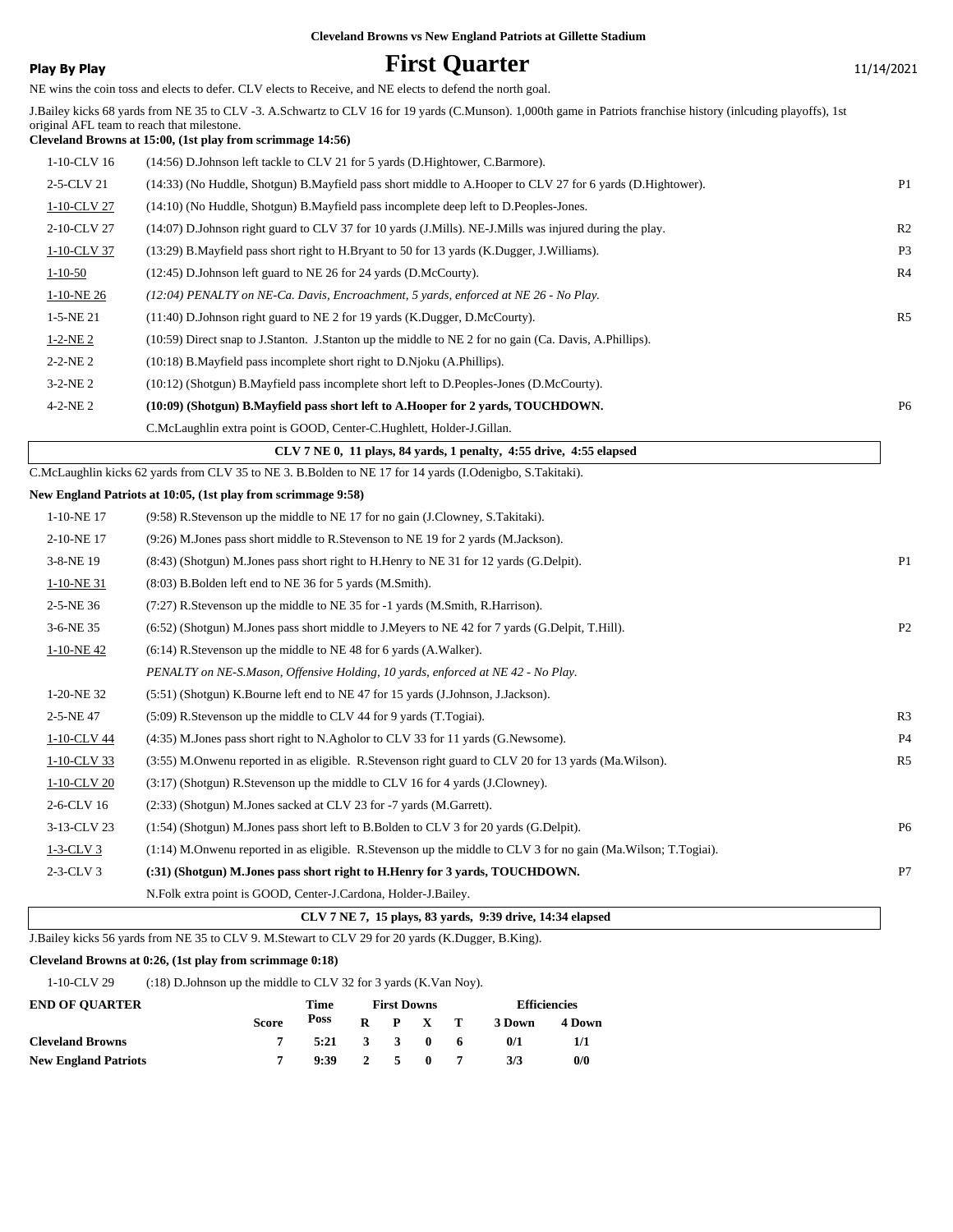| <b>Play By Play</b>                  | <b>Second Quarter</b>                                                                                                                  | 11/14/2021      |
|--------------------------------------|----------------------------------------------------------------------------------------------------------------------------------------|-----------------|
| Cleveland Browns continued.          |                                                                                                                                        |                 |
| 2-7-CLV 32                           | (15:00) (Shotgun) B.Mayfield pass incomplete short left to D.Peoples-Jones.                                                            |                 |
| 3-7-CLV 32                           | (14:57) (Shotgun) B.Mayfield pass short right intended for D.Njoku INTERCEPTED by K.Dugger at CLV 42. K.Dugger pushed ob at CLV 5 for  |                 |
| <b>New England Patriots at 14:48</b> | 37 yards (A.Schwartz).                                                                                                                 |                 |
| $1-5$ -CLV 5                         | (14:48) R.Stevenson left end for 5 yards, TOUCHDOWN.                                                                                   | R8              |
|                                      | N.Folk extra point is GOOD, Center-J.Cardona, Holder-J.Bailey.                                                                         |                 |
|                                      | CLV 7 NE 14, 1 plays, 5 yards, 0:05 drive, 0:17 elapsed                                                                                |                 |
|                                      | N.Folk kicks 54 yards from NE 35 to CLV 11. A.Schwartz to CLV 23 for 12 yards (Co.Davis).                                              |                 |
|                                      | PENALTY on CLV-M.Stewart, Offensive Holding, 10 yards, enforced at CLV 22.                                                             |                 |
|                                      | Cleveland Browns at 14:43, (1st play from scrimmage 14:36)                                                                             |                 |
| 1-10-CLV 12                          | (14:36) (Shotgun) B. Mayfield pass short middle to J. Landry to CLV 23 for 11 yards (J. Bentley).                                      | P7              |
| 1-10-CLV 23                          | (14:06) (No Huddle, Shotgun) B. Mayfield pass short middle to A. Hooper to CLV 34 for 11 yards (J. Bentley, D. Hightower).             | P8              |
| 1-10-CLV 34                          | (13:29) D.Johnson up the middle to CLV 35 for 1 yard (C.Barmore).                                                                      |                 |
| 2-9-CLV 35                           | (12:43) (Shotgun) B.Mayfield pass incomplete deep right to D.Peoples-Jones.                                                            |                 |
| 3-9-CLV 35                           | (12:38) (Shotgun) B.Mayfield pass short left to D.Njoku to CLV 41 for 6 yards (K.Dugger).                                              |                 |
|                                      | PENALTY on NE-J.Uche, Defensive Offside, 5 yards, enforced at CLV 35 - No Play.                                                        |                 |
| 3-4-CLV 40                           | (12:11) (Shotgun) B.Mayfield pass incomplete deep left to A.Schwartz (J.Jackson).                                                      |                 |
| 4-4-CLV 40                           | (12:05) J. Gillan punts 58 yards to NE 2, Center-C. Hughlett, out of bounds.                                                           |                 |
|                                      | PENALTY on NE-J. Williams, Offensive Holding, 1 yard, enforced at NE 2.                                                                |                 |
| <b>New England Patriots at 11:51</b> |                                                                                                                                        |                 |
| $1-10-NE$ 1                          | $(11:51)$ R. Stevenson up the middle to NE 6 for 5 yards $(A.Walker)$ .                                                                |                 |
| $2-5-NE6$                            | (11:08) (Shotgun) R.Stevenson right guard to NE 10 for 4 yards (A.Walker).                                                             |                 |
| $3-1-NE$ 10                          | (10:32) R. Stevenson left end to NE 28 for 18 yards (R. Harrison, J. Johnson).                                                         | R9              |
| $1-10-NE$ 28                         | (9:55) (Shotgun) J.Taylor up the middle to NE 30 for 2 yards (Ma.Wilson).                                                              |                 |
| 2-8-NE 30                            | (9:15) J.Taylor up the middle to NE 33 for 3 yards (Ma.Wilson).                                                                        |                 |
| 3-5-NE 33                            | (8.34) (Shotgun) M.Jones pass short right to K.Bourne to NE 45 for 12 yards (T.Hill).                                                  | P10             |
| $1-10-NE$ 45                         | (7:51) (Shotgun) M.Jones pass incomplete deep right to N.Agholor.                                                                      |                 |
| 2-10-NE45                            | (7:45) (Shotgun) J.Taylor up the middle to NE 46 for 1 yard (A.Walker).                                                                |                 |
| 3-9-NE 46                            | (7:06) (Shotgun) M.Jones pass deep left to J.Meyers to CLV 28 for 26 yards (G.Newsome).                                                | P11             |
| 1-10-CLV 28                          | (6:20) (Shotgun) B.Bolden left guard to CLV 23 for 5 yards (I.Odenigbo, J.Johnson).                                                    |                 |
| 2-5-CLV 23                           | (5:46) (Shotgun) M.Jones pass deep middle to K.Bourne for 23 yards, TOUCHDOWN.                                                         | P12             |
|                                      | N.Folk extra point is GOOD, Center-J.Cardona, Holder-J.Bailey.                                                                         |                 |
|                                      | CLV 7 NE 21, 11 plays, 99 yards, 6:11 drive, 9:20 elapsed                                                                              |                 |
|                                      | N.Folk kicks 54 yards from NE 35 to CLV 11. A.Schwartz to CLV 33 for 22 yards (J.Bethel, A.Phillips).                                  |                 |
|                                      | Cleveland Browns at 5:40, (1st play from scrimmage 5:35)                                                                               |                 |
| 1-10-CLV 33                          | (5:35) (Shotgun) B.Mayfield pass incomplete short right. thrown away from outside the pocket                                           |                 |
| 2-10-CLV 33                          | (5:27) D.Johnson up the middle to CLV 35 for 2 yards (D.Wise, C.Barmore).                                                              |                 |
| 3-8-CLV 35                           | (4:42) (Shotgun) B.Mayfield pass short right to D.Johnson to CLV 34 for -1 yards (K.Van Noy). FUMBLES (K.Van Noy), and recovers at CLV |                 |
|                                      | 28.                                                                                                                                    |                 |
| 4-15-CLV 28                          | (3:57) J.Gillan punts 39 yards to NE 33, Center-C.Hughlett, fair catch by J.Meyers.                                                    |                 |
| <b>New England Patriots at 3:48</b>  |                                                                                                                                        |                 |
| $1-10-NE$ 33                         | $(3:48)$ (Shotgun) R. Stevenson up the middle to NE 34 for 1 yard (J. Elliott).                                                        |                 |
| 2-9-NE 34                            | (3:09) (Shotgun) M.Jones pass short left to R.Stevenson to NE 38 for 4 yards (J.Owusu-Koramoah).                                       |                 |
| 3-5-NE 38                            | (2:30) (Shotgun) M.Jones pass incomplete short right to K.Bourne.                                                                      |                 |
|                                      | PENALTY on CLV-G.Newsome, Defensive Pass Interference, 7 yards, enforced at NE 38 - No Play.                                           | X13             |
| $1-10-NE$ 45                         | $(2.26)$ (Shotgun) R. Stevenson up the middle to NE 44 for -1 yards (R. Harrison).                                                     |                 |
| Two-Minute Warning                   |                                                                                                                                        |                 |
| 2-11-NE44                            | $(2:00)$ R. Stevenson up the middle to CLV 40 for 16 yards (T. Hill).                                                                  | R14             |
| 1-10-CLV 40                          | $(1:22)$ K. Bourne left end pushed ob at CLV 29 for 11 yards (R. Harrison, T. Hill).                                                   | R15             |
| 1-10-CLV 29                          | (1:14) M.Jones pass short right to R.Stevenson to CLV 21 for 8 yards (A.Walker).                                                       |                 |
| 2-2-CLV 21                           | (:47) (No Huddle) M.Jones pass short left to J.Meyers pushed ob at CLV 16 for 5 yards (T.Hill).                                        | P <sub>16</sub> |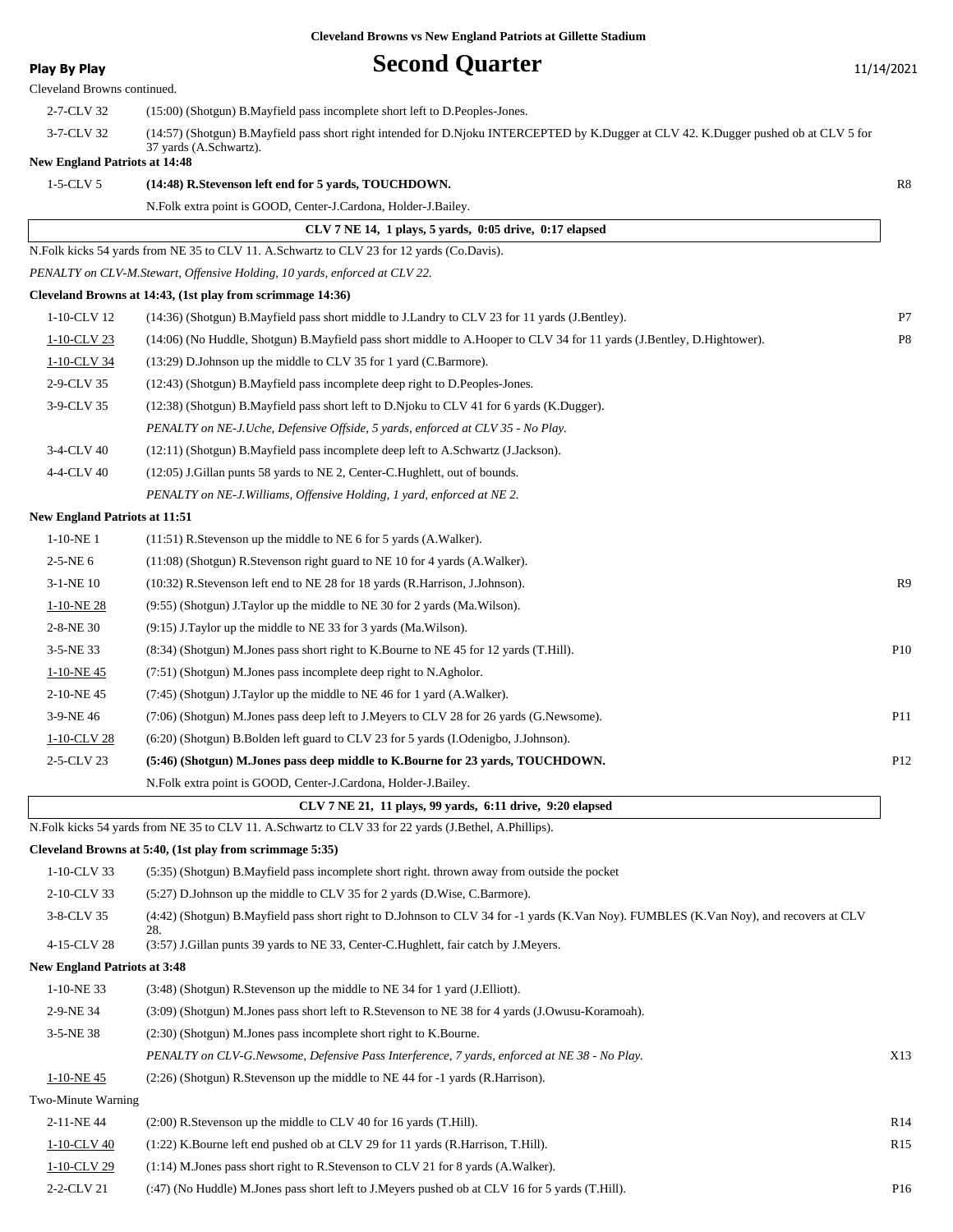|             | J.Bailey kicks 60 yards from NE 35 to CLV 5. A.Schwartz to CLV 23 for 18 yards (K.Dugger). CLV-A.Schwartz was injured during the play. He is Out. |
|-------------|---------------------------------------------------------------------------------------------------------------------------------------------------|
|             | CLV 7 NE 24, 11 plays, 47 yards, 1 penalty, 3:31 drive, 14:43 elapsed                                                                             |
| 4-14-CLV 20 | (:20) N.Folk 38 yard field goal is GOOD, Center-J.Cardona, Holder-J.Bailey.                                                                       |
| 3-14-CLV 20 | $(22)$ (Shotgun) M.Jones pass incomplete short left to N.Agholor (M.Garrett).                                                                     |
|             | Timeout $#2$ by NE at 00:22.                                                                                                                      |
| 2-19-CLV 25 | (:29) R. Stevenson up the middle to CLV 20 for 5 yards (Ma. Wilson, A. Walker).                                                                   |
|             | Timeout #1 by NE at $00:29$ .                                                                                                                     |
| 1-20-CLV 26 | (:37) (Shotgun) M.Jones pass short right to B.Bolden to CLV 25 for 1 yard (A.Walker).                                                             |
|             | PENALTY on NE-I. Wynn, Illegal Use of Hands, 10 yards, enforced at CLV 16 - No Play.                                                              |
| 1-10-CLV 16 | (:42) (Shotgun) M.Jones pass short left to H.Henry ran ob at CLV 5 for 11 yards.                                                                  |

## **Cleveland Browns at 0:17, (1st play from scrimmage 0:12)**

1-10-CLV 23 (:12) (Shotgun) B.Mayfield sacked at CLV 14 for -9 yards (D.Wise). FUMBLES (D.Wise) [D.Wise], ball out of bounds at NE 18.

| <b>END OF OUARTER</b>       |              | Time |              | <b>First Downs</b>      |              | <b>Efficiencies</b> |        |  |
|-----------------------------|--------------|------|--------------|-------------------------|--------------|---------------------|--------|--|
|                             | <b>Score</b> | Poss | $\mathbf{R}$ |                         | P X T        | 3 Down              | 4 Down |  |
| <b>Cleveland Browns</b>     |              | 5:13 | $\mathbf{0}$ | $2 \quad 0$             |              | 0/3                 | 0/0    |  |
| <b>New England Patriots</b> | 24           | 9:47 | 4            | $\overline{\mathbf{4}}$ | $\mathbf{1}$ | 3/4                 | 0/0    |  |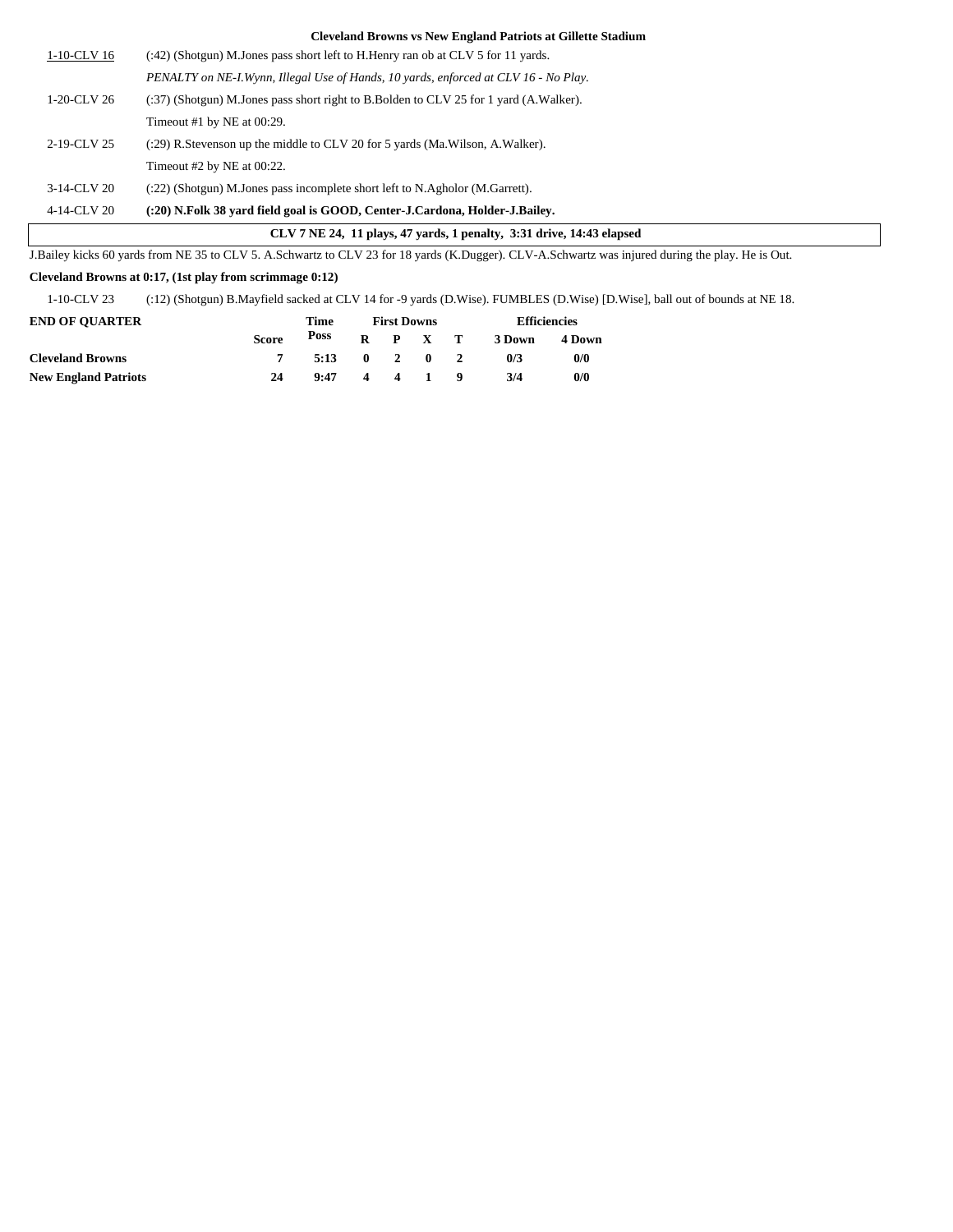# **Play By Play Play Play Play Play By Play Play By Play Play By Play Play Play Play Play Play Play Play Play Play Play Play Play Play Play Play Play Play Play Play Play**

| NE elects to Receive, and CLV elects to defend the South goal. |  |  |  |  |  |  |  |
|----------------------------------------------------------------|--|--|--|--|--|--|--|
|----------------------------------------------------------------|--|--|--|--|--|--|--|

|                                      | C.McLaughlin kicks 63 yards from CLV 35 to NE 2. J.Taylor to NE 27 for 25 yards (I.Odenigbo). CLV-A.Green was injured during the play. He is Out. |                 |
|--------------------------------------|---------------------------------------------------------------------------------------------------------------------------------------------------|-----------------|
|                                      | New England Patriots at 15:00, (1st play from scrimmage 14:55)                                                                                    |                 |
| 1-10-NE 27                           | $(14:55)$ R. Stevenson up the middle to NE 28 for 1 yard $(A.Walker)$ .                                                                           |                 |
| 2-9-NE 28                            | (14:22) M. Jones pass incomplete short right, thrown away from outside the pocket                                                                 |                 |
| 3-9-NE 28                            | (14:17) (Shotgun) M.Jones sacked at NE 20 for -8 yards (M.McDowell).                                                                              |                 |
| 4-17-NE 20                           | (13:46) J.Bailey punts 66 yards to CLV 14, Center-J.Cardona, downed by NE-J.Bethel.                                                               |                 |
| <b>Cleveland Browns at 13:33</b>     |                                                                                                                                                   |                 |
| 1-10-CLV 14                          | (13:33) D.Johnson right tackle to CLV 19 for 5 yards (D.Wise, L.Guy).                                                                             |                 |
| 2-5-CLV 19                           | (13:02) (No Huddle, Shotgun) B.Mayfield pass short right to D.Johnson pushed ob at CLV 28 for 9 yards (J.Bentley).                                | P <sub>9</sub>  |
| 1-10-CLV 28                          | (12:26) (No Huddle, Shotgun) B. Mayfield pass short left to A. Hooper to CLV 34 for 6 yards (D. Hightower, M. Bryant).                            |                 |
| 2-4-CLV 34                           | (11:46) (Shotgun) D.Johnson up the middle to CLV 36 for 2 yards (L.Guy, D.Godchaux).                                                              |                 |
| 3-2-CLV 36                           | $(11:08)$ (Shotgun) D. Johnson up the middle to CLV 33 for -3 yards (J. Bentley).                                                                 |                 |
| 4-5-CLV 33                           | (10:26) J.Gillan punts 59 yards to NE 8, Center-C.Hughlett, downed by CLV-J.Natson.                                                               |                 |
| <b>New England Patriots at 10:10</b> |                                                                                                                                                   |                 |
| $1-10-NE_8$                          | $(10:10)$ (Shotgun) M.Jones pass short right to N.Agholor pushed ob at NE 18 for 10 yards (D.Ward).                                               | P17             |
| $1-10-NE$ 18                         | (9:31) (Shotgun) R.Stevenson right guard to NE 23 for 5 yards (J.Owusu-Koramoah).                                                                 |                 |
| 2-5-NE 23                            | (8.51) (Shotgun) M.Jones pass deep left to H.Henry to NE 42 for 19 yards (Ma.Wilson).                                                             | P18             |
| 1-10-NE42                            | (8:10) M.Onwenu reported in as eligible. B.Bolden up the middle pushed ob at CLV 36 for 22 yards (D.Ward).                                        | R <sub>19</sub> |
| 1-10-CLV 36                          | (7:25) M. Jones pass short left to B. Bolden to CLV 19 for 17 yards (Ma. Wilson).                                                                 | P <sub>20</sub> |
| 1-10-CLV 19                          | (6:40) (Shotgun) M.Jones pass short left to R.Stevenson to CLV 19 for no gain (A.Walker).                                                         |                 |
| 2-10-CLV 19                          | (5:56) K. Bourne right end pushed ob at CLV 2 for 17 yards (S. Takitaki).                                                                         | R21             |
| $1-2$ -CLV 2                         | (5:08) M.Onwenu reported in as eligible. R.Stevenson right guard for 2 yards, TOUCHDOWN.                                                          | R22             |
|                                      | N.Folk extra point is GOOD, Center-J.Cardona, Holder-J.Bailey.                                                                                    |                 |
|                                      | CLV 7 NE 31, 8 plays, 92 vards, 5:06 drive, 9:56 elapsed                                                                                          |                 |
|                                      | J.Bailey kicks 66 yards from NE 35 to CLV -1. J.Natson to CLV 27 for 28 yards (A.Phillips).                                                       |                 |
|                                      |                                                                                                                                                   |                 |

## **Cleveland Browns at 5:04, (1st play from scrimmage 4:57)**

|                                     | Cleveland Browns at 5:04, (1st play from scrimmage 4:57)                                                                                                                       |                 |
|-------------------------------------|--------------------------------------------------------------------------------------------------------------------------------------------------------------------------------|-----------------|
| 1-10-CLV 27                         | (4:57) (Shotgun) B.Mayfield pass short middle to D.Johnson to CLV 36 for 9 yards (J.Bentley).                                                                                  |                 |
| 2-1-CLV 36                          | $(4:30)$ (No Huddle) D. Johnson right guard to CLV 40 for 4 yards (D. Hightower, M. Bryant).                                                                                   | R10             |
| 1-10-CLV 40                         | (4:04) (No Huddle, Shotgun) B. Mayfield pass short right to D. Johnson to CLV 42 for 2 yards (K. Dugger, J. Bentley).                                                          |                 |
| 2-8-CLV 42                          | (3:35) (No Huddle, Shotgun) B. Mayfield sacked at CLV 34 for -8 yards (sack split by L. Guy and D. Wise).                                                                      |                 |
| 3-16-CLV 34                         | (3:01) (No Huddle, Shotgun) B.Mayfield pass short right to D.Njoku to CLV 45 for 11 yards (M.Bryant).                                                                          |                 |
|                                     | PENALTY on NE-D. Wise, Roughing the Passer, 15 yards, enforced at CLV 45.                                                                                                      | X11             |
| 1-10-NE 40                          | (2:29) (Shotgun) B.Mayfield pass incomplete deep middle to D.Njoku.                                                                                                            |                 |
| 2-10-NE 40                          | (2:26) (Shotgun) B.Mayfield pass incomplete short right to D.Johnson [M.Judon]. CLV-B.Mayfield was injured during the play.                                                    |                 |
| $3-10-NE$ 40                        | (2:22) CLV 5-Keenum now at QB. (Shotgun) C.Keenum sacked at NE 49 for -9 yards (sack split by M.Judon and D.Hightower). NE 9-Judon 9.5<br>sacks this season, ties career high. |                 |
| 4-19-NE49                           | (1:37) (Shotgun) C.Keenum sacked at CLV 47 for -4 yards (K.Van Noy).                                                                                                           |                 |
|                                     | Penalty on CLV-B.Hance, Offensive Holding, declined.                                                                                                                           |                 |
| <b>New England Patriots at 1:32</b> |                                                                                                                                                                                |                 |
| 1-10-CLV 47                         | $(1:32)$ (Shotgun) M.Jones pass incomplete short right to N.Agholor [M.Garrett].                                                                                               |                 |
|                                     | PENALTY on CLV-G.Newsome, Defensive Pass Interference, 10 yards, enforced at CLV 47 - No Play.                                                                                 | X23             |
| 1-10-CLV 37                         | $(1:27)$ (Shotgun) M.Jones pass short left to K.Bourne to CLV 22 for 15 yards (R.Harrison).                                                                                    | P <sub>24</sub> |

1-10-CLV 22 (:46) (Shotgun) R.Stevenson left guard to CLV 17 for 5 yards (E.Lee, R.Harrison).

|                       | $(.07)$ PENALTY on CLV-M.McDowell, Encroachment, 5 yards, enforced at CLV 17 - No Play. |  |                    |  |  |  |                     |        |  |
|-----------------------|-----------------------------------------------------------------------------------------|--|--------------------|--|--|--|---------------------|--------|--|
| <b>END OF OUARTER</b> | Time                                                                                    |  | <b>First Downs</b> |  |  |  | <b>Efficiencies</b> |        |  |
|                       | Poss $R$ $P$ $X$ $T$<br><b>Score</b>                                                    |  |                    |  |  |  | 3 Down              | 4 Down |  |

|                             | Score |              |  |  | Poss R P X T 3Down | 4 Doy |
|-----------------------------|-------|--------------|--|--|--------------------|-------|
| <b>Cleveland Browns</b>     |       | 6:55 1 1 1 3 |  |  | 0/3                | 0/1   |
| <b>New England Patriots</b> |       | 8:05 3 4 2 9 |  |  | 0/1                | 0/0   |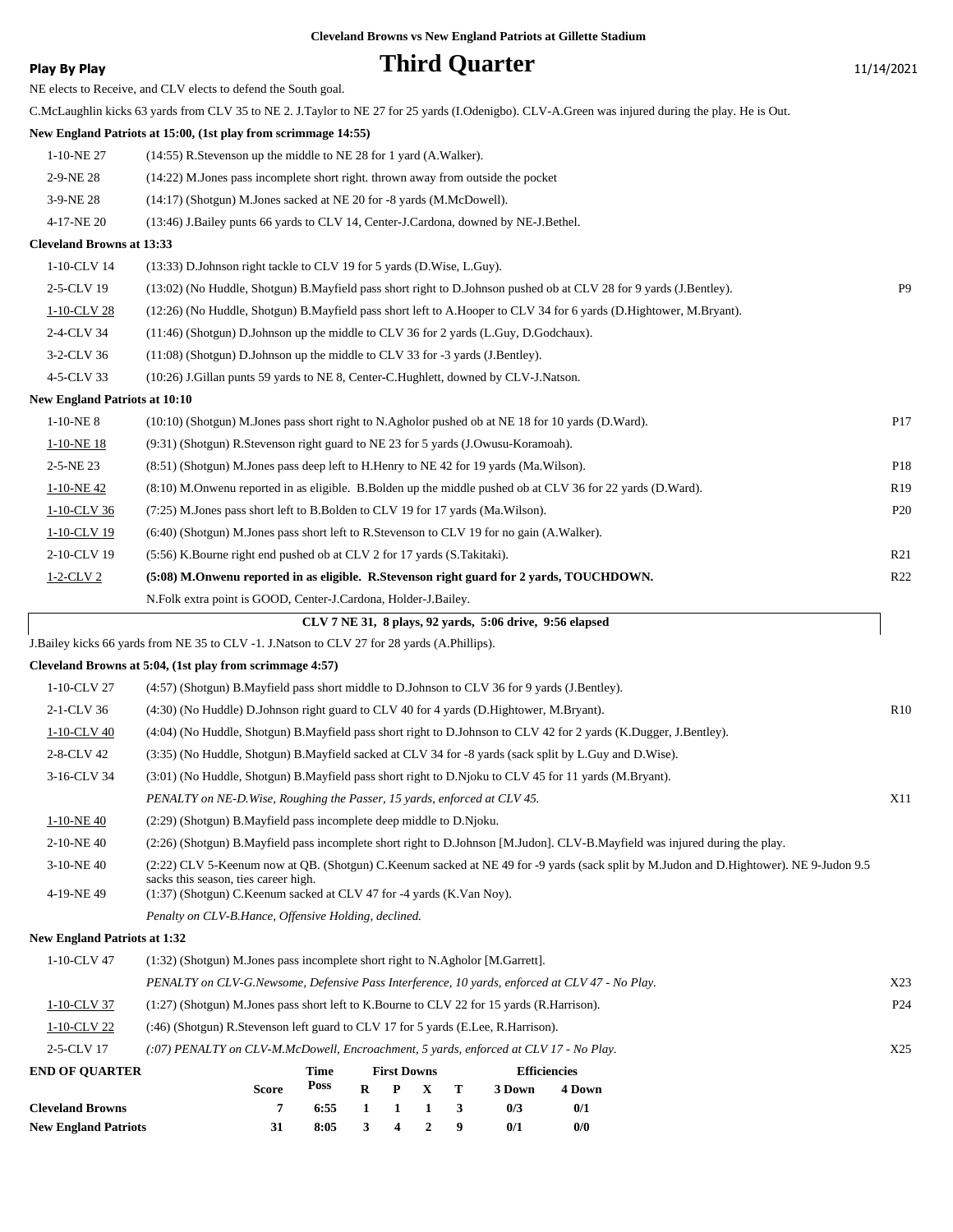| <b>Play By Play</b>                 | <b>Fourth Quarter</b>                                                                                                                                                                                                 | 11/14/2021      |
|-------------------------------------|-----------------------------------------------------------------------------------------------------------------------------------------------------------------------------------------------------------------------|-----------------|
| New England Patriots continued.     |                                                                                                                                                                                                                       |                 |
| 1-10-CLV 12                         | (15:00) R.Stevenson up the middle to CLV 2 for 10 yards (J.Owusu-Koramoah). NE 38-Stevenson 1st career 100-yard game.                                                                                                 | R <sub>26</sub> |
| $1-2$ -CLV 2                        | (14:24) M.Onwenu reported in as eligible. R.Stevenson right tackle to CLV 3 for -1 yards (S.Takitaki).                                                                                                                |                 |
| $2-3-CLV3$                          | (13:40) (Shotgun) M.Jones pass incomplete short left to R.Stevenson.                                                                                                                                                  |                 |
| $3-3-CLV3$                          | (13:37) (Shotgun) M.Jones pass short middle to H.Henry for 3 yards, TOUCHDOWN.                                                                                                                                        | P27             |
|                                     | N.Folk extra point is GOOD, Center-J.Cardona, Holder-J.Bailey.                                                                                                                                                        |                 |
|                                     | CLV 7 NE 38, 6 plays, 47 yards, 2 penalties, 2:59 drive, 1:27 elapsed                                                                                                                                                 |                 |
|                                     | J.Bailey kicks 65 yards from NE 35 to CLV 0. J.Natson to CLV 19 for 19 yards (B.King).                                                                                                                                |                 |
|                                     | Cleveland Browns at 13:33, (1st play from scrimmage 13:28)                                                                                                                                                            |                 |
| 1-10-CLV 19                         | (13:28) D.Johnson left tackle to CLV 24 for 5 yards (C.Barmore).                                                                                                                                                      |                 |
| 2-5-CLV 24                          | (13:06) (No Huddle, Shotgun) C.Keenum pass short right to J.Landry to CLV 29 for 5 yards (K.Van Noy).                                                                                                                 | P <sub>12</sub> |
| 1-10-CLV 29                         | (12:38) (No Huddle, Shotgun) C.Keenum pass short left to D.Johnson to CLV 47 for 18 yards (J.Williams).                                                                                                               | P <sub>13</sub> |
| 1-10-CLV 47                         | (12:06) (No Huddle, Shotgun) C.Keenum pass incomplete short right to A.Hooper.                                                                                                                                        |                 |
| 2-10-CLV 47                         | $(11:59)$ D. Johnson right guard to 50 for 3 yards (K. Van Noy).                                                                                                                                                      |                 |
|                                     | Timeout #1 by NE at 11:33.                                                                                                                                                                                            |                 |
| $3 - 7 - 50$                        | (11:33) (Shotgun) C.Keenum pass incomplete deep right to R.Higgins (J.Jackson).                                                                                                                                       |                 |
| $4 - 7 - 50$                        | (11:27) (Shotgun) C.Keenum pass short left to D.Peoples-Jones to NE 34 for 16 yards (J.Mills).                                                                                                                        | P <sub>14</sub> |
|                                     | Timeout #2 by NE at 11:01.                                                                                                                                                                                            |                 |
| 1-10-NE 34                          | (11:01) (Shotgun) D.Johnson left end to NE 25 for 9 yards (D.McCourty).                                                                                                                                               |                 |
| 2-1-NE 25                           | (10:38) (No Huddle, Shotgun) C.Keenum pass short right to J.Landry to NE 22 for 3 yards (K.Dugger).                                                                                                                   | P15             |
| $1-10-NE$ 22                        | (10:06) (No Huddle, Shotgun) C.Keenum pass short middle to D.Johnson to NE 13 for 9 yards (J.Bentley).                                                                                                                |                 |
| 2-1-NE 13                           | (9:34) (No Huddle, Shotgun) C.Keenum pass short right to H.Bryant to NE 8 for 5 yards (A.Phillips).                                                                                                                   | P16             |
| $1 - 8 - NE_8$                      | (9:06) (No Huddle) D.Johnson left tackle to NE 7 for 1 yard (K.Dugger; D.Godchaux).                                                                                                                                   |                 |
| 2-7-NE7                             | (8:32) (No Huddle, Shotgun) C.Keenum pass incomplete short right [J.Bentley]. thrown away from outside the pocket                                                                                                     |                 |
| 3-7-NE7                             | (8.24) (Shotgun) PENALTY on CLV, Delay of Game, 5 yards, enforced at NE 7 - No Play.                                                                                                                                  |                 |
| 3-12-NE 12                          | (8:24) (Shotgun) C.Keenum pass incomplete short right to J.Landry [M.Judon].                                                                                                                                          |                 |
| 4-12-NE 12                          | (8.21) (Shotgun) C.Keenum pass short right to J.Landry to NE 5 for 7 yards (K.Dugger).                                                                                                                                |                 |
| <b>New England Patriots at 8:15</b> |                                                                                                                                                                                                                       |                 |
| $1-10-NE$ 5                         | (8:15) NE 5-Hoyer now at QB. (Shotgun) J.Taylor left guard to NE 7 for 2 yards (G.Newsome, J.Owusu-Koramoah).                                                                                                         |                 |
| $2 - 8 - NE$ 7                      | (7:38) (Shotgun) B. Hoyer pass deep right to N. Harry ran ob at NE 33 for 26 yards.                                                                                                                                   | P <sub>28</sub> |
| $1-10-NE$ 33                        | (6:59) J. Taylor up the middle to NE 36 for 3 yards (J. Jackson; G. Delpit).                                                                                                                                          |                 |
| 2-7-NE 36                           | (6.17) (Shotgun) B.Hoyer pass short middle to K.Bourne to CLV 16 for 48 yards (G.Delpit).                                                                                                                             | P <sub>29</sub> |
| 1-10-CLV 16                         | (5:28) (Shotgun) PENALTY on CLV, Defensive Too Many Men on Field, 5 yards, enforced at CLV 16 - No Play.                                                                                                              |                 |
| 1-5-CLV 11                          | (5:06) (Shotgun) J.Taylor left guard to CLV 11 for no gain (J.Elliott, S.Takitaki).                                                                                                                                   |                 |
| 2-5-CLV 11                          | (4:20) (Shotgun) B.Hoyer pass short right to J.Meyers for 11 yards, TOUCHDOWN. CLV-T.Hill was injured during the play. NE 16-<br>Mevers 1st NFL TD.<br>N.Folk extra point is GOOD, Center-J.Cardona, Holder-J.Bailey. | <b>P30</b>      |
|                                     | CLV 7 NE 45, 6 plays, 95 yards, 1 penalty, 4:02 drive, 10:47 elapsed                                                                                                                                                  |                 |
|                                     | J.Bailey kicks 64 yards from NE 35 to CLV 1. J.Natson to CLV 26 for 25 yards (M.Slater).                                                                                                                              |                 |
|                                     | Cleveland Browns at 4:13, (1st play from scrimmage 4:05)                                                                                                                                                              |                 |
| 1-10-CLV 26                         | (4:05) (Shotgun) D.Johnson right guard to CLV 29 for 3 yards (J.Tavai, C.Munson).                                                                                                                                     |                 |
| 2-7-CLV 29                          | (3:25) (Shotgun) D.Johnson right end to CLV 32 for 3 yards (J.Uche; C.Munson).                                                                                                                                        |                 |
| 3-4-CLV 32                          | (2:42) (Shotgun) C.Keenum pass short right to D.Johnson pushed ob at 50 for 18 yards (M.Bryant).                                                                                                                      | P <sub>17</sub> |
| $1 - 10 - 50$                       | (2.35) (No Huddle) D. Johnson right guard to NE 45 for 5 yards (J. Tavai, J. Uche).                                                                                                                                   |                 |
| 2-5-NE45                            | $(2:01)$ D.Johnson right end to NE 47 for -2 yards (C.Munson, T.Bower).                                                                                                                                               |                 |
| Two-Minute Warning                  |                                                                                                                                                                                                                       |                 |
| 3-7-NE 47                           | (1:56) (Shotgun) C.Keenum sacked at CLV 47 for -6 yards (T.Bower).                                                                                                                                                    |                 |
| 4-13-CLV 47                         | (1:09) J. Gillan punts 33 yards to NE 20, Center-C. Hughlett, out of bounds.                                                                                                                                          |                 |
| <b>New England Patriots at 1:02</b> |                                                                                                                                                                                                                       |                 |
| $1-10-NE$ 20                        | $(1:02)$ B. Hoyer kneels to NE 19 for $-1$ yards.                                                                                                                                                                     |                 |
| 2-11-NE 19                          | $(38)$ B. Hoyer kneels to NE 18 for $-1$ yards.<br>Belichick 250th career win with Patriots, ties Landry for 3rd all-time wins with one team (Halas 318, Shula 257).                                                  |                 |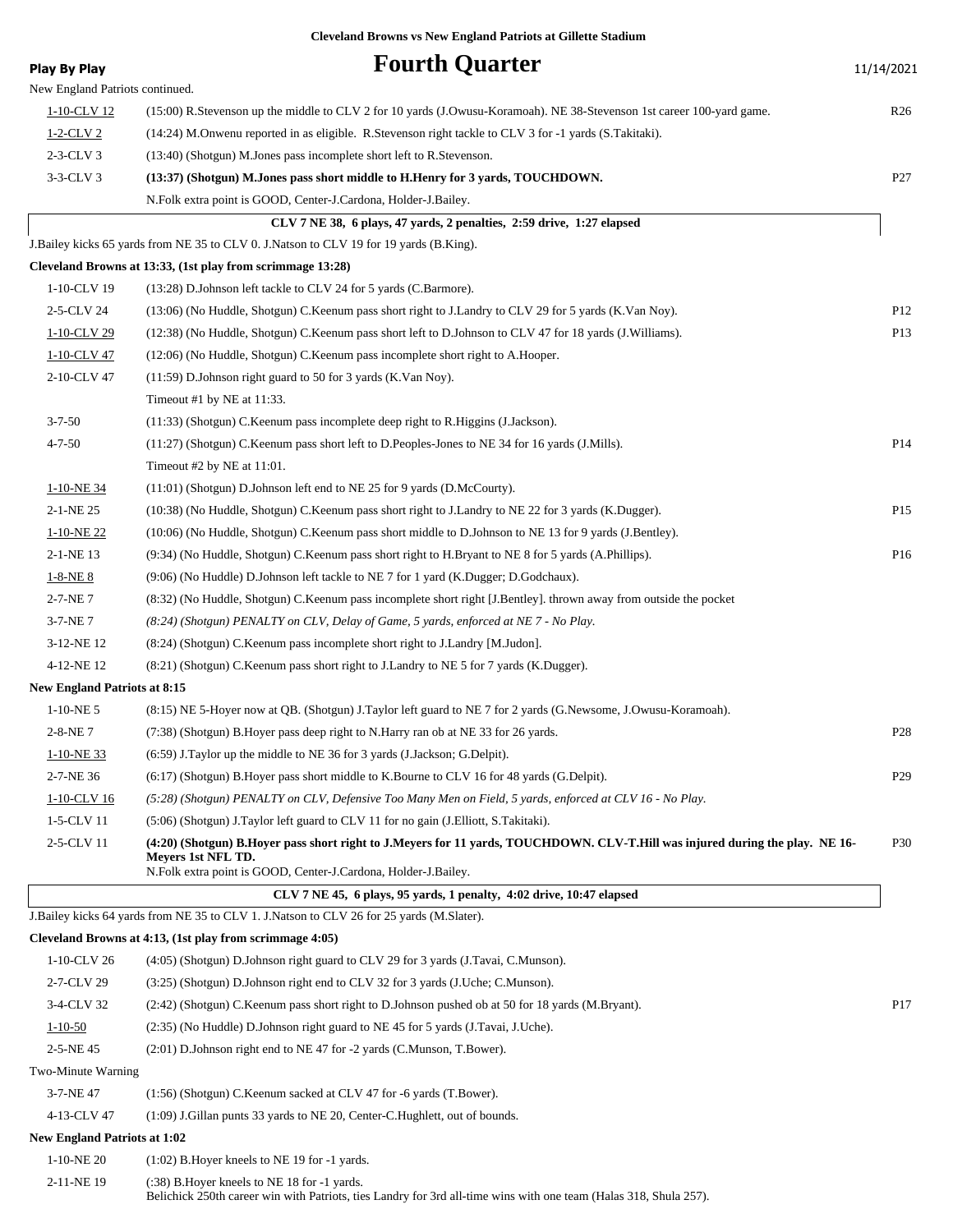| Belichick 317th career win (including postseason), 3rd all-time (Shula 347, Halas 324). |              |      |                    |  |                          |  |                     |        |  |
|-----------------------------------------------------------------------------------------|--------------|------|--------------------|--|--------------------------|--|---------------------|--------|--|
| <b>END OF OUARTER</b>                                                                   |              | Time | <b>First Downs</b> |  |                          |  | <b>Efficiencies</b> |        |  |
|                                                                                         | <b>Score</b> | Poss |                    |  | $R$ $P$ $X$ $T$          |  | 3 Down              | 4 Down |  |
| <b>Cleveland Browns</b>                                                                 |              | 8:29 |                    |  | $0\quad 6\quad 0\quad 6$ |  | 1/4                 | 1/2    |  |
| <b>New England Patriots</b>                                                             | 45           | 6:31 |                    |  | 1 4 0 5                  |  |                     | 0/0    |  |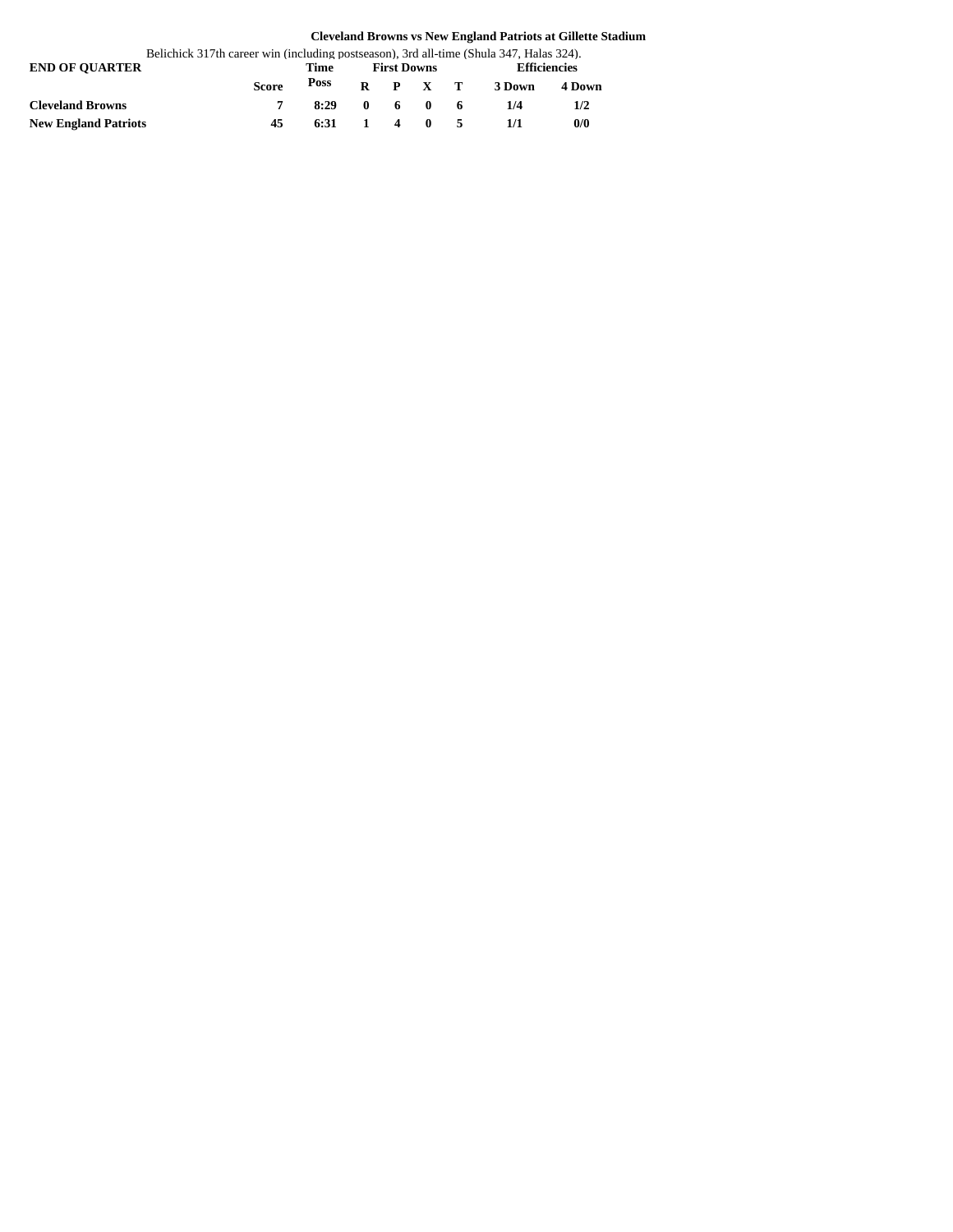# **Miscellaneous Statistics Report**

**Cleveland Browns vs New England Patriots**

**11/14/2021 at Gillette Stadium**

# **Ten Longest Plays for Cleveland Browns**

| Yards | 0tr | <b>Play Start</b>     | <b>Play Description</b>                                                                                                                                                            |
|-------|-----|-----------------------|------------------------------------------------------------------------------------------------------------------------------------------------------------------------------------|
| 26    |     | 3 3-16-CLV 34         | (3:01) (No Huddle, Shotgun) B.Mayfield pass short right to D.Njoku to CLV 45 for 11 yards (M.Bryant).<br>PENALTY on NE-D. Wise, Roughing the Passer, 15 yards, enforced at CLV 45. |
| 24    |     | $1 \quad 1 - 10 - 50$ | (12:45) D.Johnson left quard to NE 26 for 24 yards (D.McCourty).                                                                                                                   |
| 19    |     | 1 1-5-NE 21           | (11:40) D.Johnson right quard to NE 2 for 19 yards (K.Dugger, D.McCourty).                                                                                                         |
| 18    |     | 4 1-10-CLV 29         | (12:38) (No Huddle, Shotgun) C.Keenum pass short left to D.Johnson to CLV 47 for 18 yards (J.Williams).                                                                            |
| 18    |     | 4 3-4-CLV 32          | (2:42) (Shotgun) C.Keenum pass short right to D.Johnson pushed ob at 50 for 18 yards (M.Bryant).                                                                                   |
| 16    |     | 4 4-7-50              | (11:27) (Shotqun) C.Keenum pass short left to D.Peoples-Jones to NE 34 for 16 yards (J.Mills).                                                                                     |
| 13    |     | 1 1-10-CLV 37         | (13:29) B. Mayfield pass short right to H. Bryant to 50 for 13 yards (K. Dugger, J. Williams).                                                                                     |
| 11    |     | 2 1-10-CLV 12         | (14:36) (Shotgun) B. Mayfield pass short middle to J. Landry to CLV 23 for 11 yards (J. Bentley).                                                                                  |
| 11    |     | 2 1-10-CLV 23         | (14:06) (No Huddle, Shotgun) B. Mayfield pass short middle to A. Hooper to CLV 34 for 11 yards (J. Bentley, D. Hightower).                                                         |
| 10    |     | 1 2-10-CLV 27         | (14:07) D.Johnson right guard to CLV 37 for 10 yards (J.Mills). NE-J.Mills was injured during the play.                                                                            |
|       |     |                       | <b>Ten Longest Plays for New England Patriots</b>                                                                                                                                  |
|       |     | Yards Otr Play Start  | <b>Play Description</b>                                                                                                                                                            |

| .  | VU INTUUNIL   | .                                                                                                          |
|----|---------------|------------------------------------------------------------------------------------------------------------|
| 48 | 4 2-7-NE 36   | (6:17) (Shotgun) B. Hoyer pass short middle to K. Bourne to CLV 16 for 48 yards (G. Delpit).               |
| 26 | 2 3-9-NE 46   | (7:06) (Shotgun) M.Jones pass deep left to J.Meyers to CLV 28 for 26 yards (G.Newsome).                    |
| 26 | 4 2-8-NE 7    | (7:38) (Shotgun) B.Hoyer pass deep right to N.Harry ran ob at NE 33 for 26 yards.                          |
| 23 | 2 2-5-CLV 23  | (5:46) (Shotgun) M.Jones pass deep middle to K.Bourne for 23 yards, TOUCHDOWN.                             |
| 22 | 3 1-10-NE 42  | (8:10) M.Onwenu reported in as eligible. B.Bolden up the middle pushed ob at CLV 36 for 22 yards (D.Ward). |
| 20 | 1 3-13-CLV 23 | (1:54) (Shotgun) M.Jones pass short left to B.Bolden to CLV 3 for 20 yards (G.Delpit).                     |
| 19 | 3 2-5-NE 23   | (8:51) (Shotgun) M.Jones pass deep left to H.Henry to NE 42 for 19 yards (Ma.Wilson).                      |
| 18 | 2 3-1-NE 10   | (10:32) R.Stevenson left end to NE 28 for 18 yards (R.Harrison, J.Johnson).                                |
| 17 | 3 1-10-CLV 36 | (7:25) M.Jones pass short left to B.Bolden to CLV 19 for 17 yards (Ma.Wilson).                             |
| 17 | 3 2-10-CLV 19 | (5:56) K. Bourne right end pushed ob at CLV 2 for 17 yards (S. Takitaki).                                  |
|    |               |                                                                                                            |

| <b>Touchdown Scoring Information</b> |                      | <b>Offense</b> |              | <b>Defense</b> Special Teams |
|--------------------------------------|----------------------|----------------|--------------|------------------------------|
| <b>VISITOR</b>                       | Cleveland Browns     |                |              |                              |
| <b>HOME</b>                          | New England Patriots | 6.             | $\mathbf{u}$ |                              |

|            | <b>Player Scoring Information</b> |     |            |                        |                          |   |           |              |    |              |             |     |          |        |
|------------|-----------------------------------|-----|------------|------------------------|--------------------------|---|-----------|--------------|----|--------------|-------------|-----|----------|--------|
|            | Club Player                       | TD. | Rush<br>TD | <b>Rec KO TD</b><br>TD | <b>Punt Int TD</b><br>TD |   | Fum<br>TD | Misc<br>TD   | FG | <b>XP</b>    | 2Pt<br>Rush | Rec | 2Pt Sfty | Points |
| <b>CLV</b> | A.Hooper                          | 0   |            |                        | 0                        | 0 | 0         |              |    |              | 0           | 0   |          | 6      |
| <b>CLV</b> | C.McLaughlin                      | 0   |            | 0                      | 0                        | 0 | 0         | $\Omega$     | 0  |              | 0           | 0   | 0        |        |
| <b>NE</b>  | R.Stevenson                       | 0   |            | 0                      | 0                        | 0 | 0         | 0            | 0  | 0            | 0           | 0   | 0        | 12     |
| <b>NE</b>  | H.Henry                           | 0   | 0          |                        | 0                        | 0 | 0         | 0            | 0  | 0            | 0           | 0   | 0        | 12     |
| <b>NE</b>  | N.Folk                            | 0   | 0          | 0                      | 0                        | 0 | 0         |              |    | 6            | 0           | 0   | 0        | 9      |
| <b>NE</b>  | K.Bourne                          | 0   |            |                        | 0                        | 0 | 0         | <sup>0</sup> | 0  | $\mathbf{0}$ | 0           | 0   | 0        | 6      |
| <b>NE</b>  | J.Meyers                          | 0   |            |                        | 0                        | 0 | 0         | 0            | 0  | 0            | 0           | 0   | 0        | 6      |

| <b>Possession Detail</b>    | <b>First Half</b> |      | <b>Second Half</b> |       | Game           |       |  |
|-----------------------------|-------------------|------|--------------------|-------|----------------|-------|--|
|                             | <b>Visitor</b>    | Home | Visitor            | Home  | <b>Visitor</b> | Home  |  |
| Largest Lead                |                   | 17   | 0                  | 38    |                | 38    |  |
| Drives Leading              | 0                 |      |                    | 5     |                | 8     |  |
| Time of Possession Leading  | 0:00              | 9:47 | 0:00               | 14:36 | 0:00           | 24:23 |  |
| Largest Deficit             | $-17$             | $-7$ | -38                | 0     | -38            | -7    |  |
| Drives Trailing             | 3                 |      | 4                  | 0     |                |       |  |
| Time of Possession Trailing | 5:01              | 9:39 | 15:24              | 0:00  | 20:25          | 9:39  |  |
| Times Score Tied Up         |                   |      |                    | 0     |                |       |  |
| Lead Changes                |                   |      |                    | 0     |                |       |  |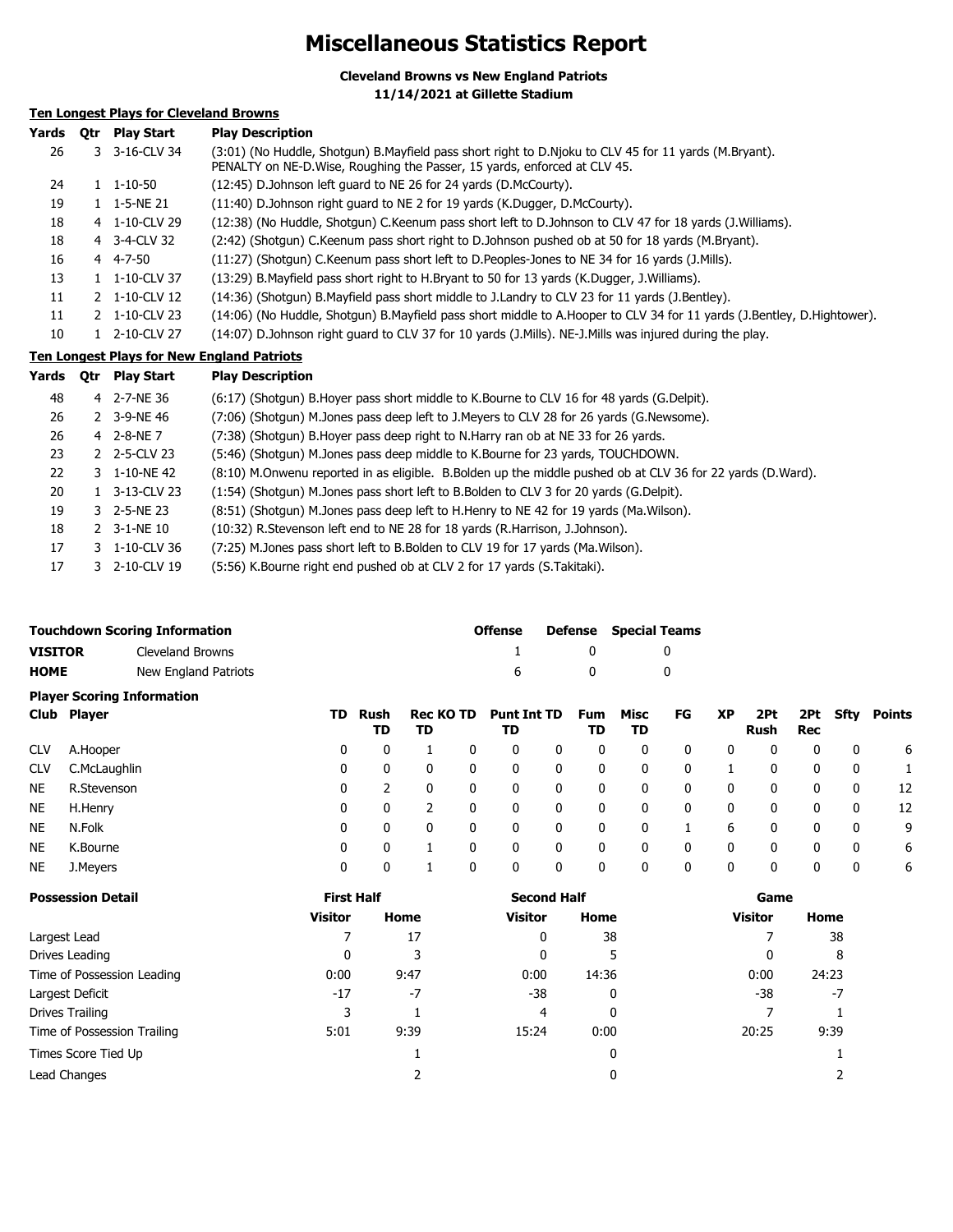# **Playtime Percentage**

Percent of playtime per player on offense, defense and special teams (Unofficial)

**Cleveland Browns New England Patriots** 

| 67 100%<br>7<br>59 100%<br>4% T Karras<br>30%<br><b>B</b> Hance<br>G<br>1<br>C<br>C<br>59 100%<br>J Tretter<br>1<br>4% D Andrews<br>C<br>67 100%<br>J Wills<br>т<br>59 100%<br>1<br>4% S Mason<br>G<br>97%<br>30%<br>65<br>7<br>J Bitonio<br>59 100%<br>G<br>1<br>87%<br>$\overline{7}$<br>30%<br>4% I Wynn<br>Т<br>58<br>W Teller<br>G<br>59 100%<br>1<br>4% M Jones<br>87%<br>58<br>QB<br>D Johnson<br><b>RB</b><br>88%<br>52<br><b>TE</b><br>55<br>82%<br>4%<br>H Henry<br>1<br><b>WR</b><br>85%<br>D Peoples-Jones<br>50<br>1<br>4% J Meyers<br>72%<br>4<br>17%<br><b>WR</b><br>48<br><b>WR</b><br>80%<br>47<br>J Landry<br><b>WR</b><br>47<br>70%<br>N Agholor<br>A Hooper<br>TE<br>37<br>63%<br>T<br>69%<br>6<br>26%<br>T Brown<br>46<br><b>B</b> Mayfield<br>61%<br>QB<br>36<br>R Stevenson<br><b>RB</b><br>37<br>55%<br>D Njoku<br><b>TE</b><br>59%<br>35<br><b>WR</b><br>35<br>52%<br>N Harry<br><b>WR</b><br>26<br>44%<br>R Higgins<br>43%<br>K Bourne<br><b>WR</b><br>29<br>39%<br>H Bryant<br>TE<br>23<br>13<br>57%<br>M Onwenu<br>39%<br>$\overline{7}$<br>30%<br>G<br>26<br>39%<br>C Keenum<br>QB<br>23<br>43%<br>J Johnson<br>37%<br>FB<br>25<br>10<br>A Schwartz<br>15%<br>6<br><b>WR</b><br>9<br>26%<br><b>B</b> Bolden<br>43%<br><b>RB</b><br>18<br>27%<br>10<br>A Janovich<br>FB<br>14%<br>12<br>8<br>52%<br>4%<br>J Taylor<br><b>RB</b><br>13<br>19%<br>1<br><b>WR</b><br>7<br>30%<br>J Natson<br>7<br>12%<br>D Asiasi<br>18%<br>TE.<br>12<br>FB<br>2%<br>6<br>26%<br>J Stanton<br>1<br>4%<br>J Herron<br>T<br>9<br>13%<br>1<br>J Johnson<br>67 100%<br>FS<br>11<br>48%<br>M LaCosse<br>4%<br><b>TE</b><br>13%<br>1<br>9<br>CB<br>96%<br>8<br>35%<br>G Newsome<br>64<br><b>B</b> Hoyer<br>QB<br>13%<br>9<br>D Ward<br>CB<br>82%<br>26%<br>55<br>6<br>M Slater<br><b>WR</b><br>3%<br>70%<br>2<br>16<br>A Walker<br>LB<br>78%<br>7<br>30%<br>52<br>T<br>2<br>3%<br>Y Cajuste<br>SS<br>73%<br>30%<br>R Harrison<br>49<br>7<br>D McCourty<br><b>FS</b><br>53<br>90%<br>M Garrett<br>DE<br>67%<br>5<br>45<br>22%<br>43%<br>A Phillips<br>SS<br>78%<br>46<br>10<br>M McDowell<br>DT<br>67%<br>17%<br>45<br>4<br>4%<br>CB<br>78%<br>J Jackson<br>46<br>1<br>DE<br>66%<br>26%<br>J Clowney<br>6<br>44<br>DT<br>76%<br>4%<br>C Barmore<br>45<br>1<br>5<br>22%<br>J Elliott<br>DT<br>58%<br>39<br>J Bentley<br>LВ<br>45<br>76%<br>M Jackson<br>DT<br>51%<br>9%<br>2<br>34<br>43%<br><b>FS</b><br>73%<br>43<br>10<br>K Dugger<br>T Hill<br>4%<br>CB<br>49%<br>33<br>1<br>J Mills<br>CB<br>68%<br>40<br>LB<br>48%<br>96%<br>S Takitaki<br>32<br>22<br>M Judon<br>LB<br>39<br>66%<br>5<br>22%<br>SS<br>28<br>42%<br>61%<br>G Delpit<br>14<br>LB<br>37<br>63%<br>2<br>9%<br>D Hightower<br>65%<br>M Wilson<br>LB<br>36%<br>24<br>15<br>63%<br>K Van Noy<br>LB<br>37<br>57%<br>I Odenigbo<br>DE<br>24<br>36%<br>13<br>D Wise<br>DE<br>61%<br>7<br>30%<br>36<br>33%<br>13%<br>T Togiai<br>DT<br>22<br>3<br>D Godchaux<br>56%<br>4%<br>NT<br>33<br>1<br>9%<br>21<br>31%<br>J Owusu-Koramoah<br>LB<br>2<br>CB<br>54%<br>4%<br>M Bryant<br>32<br>1<br>4%<br>J Jackson<br>DE<br>21 31%<br>1<br>J Williams<br>CB<br>47%<br>57%<br>28<br>13<br>M Smith<br>LB<br>16<br>24% |  | <b>Offense</b> | <b>Defense</b> | <b>Special Teams</b> |       |    | <b>Offense</b> |    | <b>Defense</b> | <b>Special Teams</b> |     |
|-------------------------------------------------------------------------------------------------------------------------------------------------------------------------------------------------------------------------------------------------------------------------------------------------------------------------------------------------------------------------------------------------------------------------------------------------------------------------------------------------------------------------------------------------------------------------------------------------------------------------------------------------------------------------------------------------------------------------------------------------------------------------------------------------------------------------------------------------------------------------------------------------------------------------------------------------------------------------------------------------------------------------------------------------------------------------------------------------------------------------------------------------------------------------------------------------------------------------------------------------------------------------------------------------------------------------------------------------------------------------------------------------------------------------------------------------------------------------------------------------------------------------------------------------------------------------------------------------------------------------------------------------------------------------------------------------------------------------------------------------------------------------------------------------------------------------------------------------------------------------------------------------------------------------------------------------------------------------------------------------------------------------------------------------------------------------------------------------------------------------------------------------------------------------------------------------------------------------------------------------------------------------------------------------------------------------------------------------------------------------------------------------------------------------------------------------------------------------------------------------------------------------------------------------------------------------------------------------------------------------------------------------------------------------------------------------------------------------------------------------------------------------------------------------------------------------------------------------------------------------------------------------------------------------------------------------------------------------------------------------------------------------------------------------------------------------------------------------------------------------------------------------------------------------|--|----------------|----------------|----------------------|-------|----|----------------|----|----------------|----------------------|-----|
|                                                                                                                                                                                                                                                                                                                                                                                                                                                                                                                                                                                                                                                                                                                                                                                                                                                                                                                                                                                                                                                                                                                                                                                                                                                                                                                                                                                                                                                                                                                                                                                                                                                                                                                                                                                                                                                                                                                                                                                                                                                                                                                                                                                                                                                                                                                                                                                                                                                                                                                                                                                                                                                                                                                                                                                                                                                                                                                                                                                                                                                                                                                                                                         |  |                |                |                      |       |    |                |    |                |                      |     |
|                                                                                                                                                                                                                                                                                                                                                                                                                                                                                                                                                                                                                                                                                                                                                                                                                                                                                                                                                                                                                                                                                                                                                                                                                                                                                                                                                                                                                                                                                                                                                                                                                                                                                                                                                                                                                                                                                                                                                                                                                                                                                                                                                                                                                                                                                                                                                                                                                                                                                                                                                                                                                                                                                                                                                                                                                                                                                                                                                                                                                                                                                                                                                                         |  |                |                |                      |       |    |                |    |                |                      |     |
|                                                                                                                                                                                                                                                                                                                                                                                                                                                                                                                                                                                                                                                                                                                                                                                                                                                                                                                                                                                                                                                                                                                                                                                                                                                                                                                                                                                                                                                                                                                                                                                                                                                                                                                                                                                                                                                                                                                                                                                                                                                                                                                                                                                                                                                                                                                                                                                                                                                                                                                                                                                                                                                                                                                                                                                                                                                                                                                                                                                                                                                                                                                                                                         |  |                |                |                      |       |    |                |    |                |                      |     |
|                                                                                                                                                                                                                                                                                                                                                                                                                                                                                                                                                                                                                                                                                                                                                                                                                                                                                                                                                                                                                                                                                                                                                                                                                                                                                                                                                                                                                                                                                                                                                                                                                                                                                                                                                                                                                                                                                                                                                                                                                                                                                                                                                                                                                                                                                                                                                                                                                                                                                                                                                                                                                                                                                                                                                                                                                                                                                                                                                                                                                                                                                                                                                                         |  |                |                |                      |       |    |                |    |                |                      |     |
|                                                                                                                                                                                                                                                                                                                                                                                                                                                                                                                                                                                                                                                                                                                                                                                                                                                                                                                                                                                                                                                                                                                                                                                                                                                                                                                                                                                                                                                                                                                                                                                                                                                                                                                                                                                                                                                                                                                                                                                                                                                                                                                                                                                                                                                                                                                                                                                                                                                                                                                                                                                                                                                                                                                                                                                                                                                                                                                                                                                                                                                                                                                                                                         |  |                |                |                      |       |    |                |    |                |                      |     |
|                                                                                                                                                                                                                                                                                                                                                                                                                                                                                                                                                                                                                                                                                                                                                                                                                                                                                                                                                                                                                                                                                                                                                                                                                                                                                                                                                                                                                                                                                                                                                                                                                                                                                                                                                                                                                                                                                                                                                                                                                                                                                                                                                                                                                                                                                                                                                                                                                                                                                                                                                                                                                                                                                                                                                                                                                                                                                                                                                                                                                                                                                                                                                                         |  |                |                |                      |       |    |                |    |                |                      |     |
|                                                                                                                                                                                                                                                                                                                                                                                                                                                                                                                                                                                                                                                                                                                                                                                                                                                                                                                                                                                                                                                                                                                                                                                                                                                                                                                                                                                                                                                                                                                                                                                                                                                                                                                                                                                                                                                                                                                                                                                                                                                                                                                                                                                                                                                                                                                                                                                                                                                                                                                                                                                                                                                                                                                                                                                                                                                                                                                                                                                                                                                                                                                                                                         |  |                |                |                      |       |    |                |    |                |                      |     |
|                                                                                                                                                                                                                                                                                                                                                                                                                                                                                                                                                                                                                                                                                                                                                                                                                                                                                                                                                                                                                                                                                                                                                                                                                                                                                                                                                                                                                                                                                                                                                                                                                                                                                                                                                                                                                                                                                                                                                                                                                                                                                                                                                                                                                                                                                                                                                                                                                                                                                                                                                                                                                                                                                                                                                                                                                                                                                                                                                                                                                                                                                                                                                                         |  |                |                |                      |       |    |                |    |                |                      |     |
|                                                                                                                                                                                                                                                                                                                                                                                                                                                                                                                                                                                                                                                                                                                                                                                                                                                                                                                                                                                                                                                                                                                                                                                                                                                                                                                                                                                                                                                                                                                                                                                                                                                                                                                                                                                                                                                                                                                                                                                                                                                                                                                                                                                                                                                                                                                                                                                                                                                                                                                                                                                                                                                                                                                                                                                                                                                                                                                                                                                                                                                                                                                                                                         |  |                |                |                      |       |    |                |    |                |                      |     |
|                                                                                                                                                                                                                                                                                                                                                                                                                                                                                                                                                                                                                                                                                                                                                                                                                                                                                                                                                                                                                                                                                                                                                                                                                                                                                                                                                                                                                                                                                                                                                                                                                                                                                                                                                                                                                                                                                                                                                                                                                                                                                                                                                                                                                                                                                                                                                                                                                                                                                                                                                                                                                                                                                                                                                                                                                                                                                                                                                                                                                                                                                                                                                                         |  |                |                |                      |       |    |                |    |                |                      |     |
|                                                                                                                                                                                                                                                                                                                                                                                                                                                                                                                                                                                                                                                                                                                                                                                                                                                                                                                                                                                                                                                                                                                                                                                                                                                                                                                                                                                                                                                                                                                                                                                                                                                                                                                                                                                                                                                                                                                                                                                                                                                                                                                                                                                                                                                                                                                                                                                                                                                                                                                                                                                                                                                                                                                                                                                                                                                                                                                                                                                                                                                                                                                                                                         |  |                |                |                      |       |    |                |    |                |                      |     |
|                                                                                                                                                                                                                                                                                                                                                                                                                                                                                                                                                                                                                                                                                                                                                                                                                                                                                                                                                                                                                                                                                                                                                                                                                                                                                                                                                                                                                                                                                                                                                                                                                                                                                                                                                                                                                                                                                                                                                                                                                                                                                                                                                                                                                                                                                                                                                                                                                                                                                                                                                                                                                                                                                                                                                                                                                                                                                                                                                                                                                                                                                                                                                                         |  |                |                |                      |       |    |                |    |                |                      |     |
|                                                                                                                                                                                                                                                                                                                                                                                                                                                                                                                                                                                                                                                                                                                                                                                                                                                                                                                                                                                                                                                                                                                                                                                                                                                                                                                                                                                                                                                                                                                                                                                                                                                                                                                                                                                                                                                                                                                                                                                                                                                                                                                                                                                                                                                                                                                                                                                                                                                                                                                                                                                                                                                                                                                                                                                                                                                                                                                                                                                                                                                                                                                                                                         |  |                |                |                      |       |    |                |    |                |                      |     |
|                                                                                                                                                                                                                                                                                                                                                                                                                                                                                                                                                                                                                                                                                                                                                                                                                                                                                                                                                                                                                                                                                                                                                                                                                                                                                                                                                                                                                                                                                                                                                                                                                                                                                                                                                                                                                                                                                                                                                                                                                                                                                                                                                                                                                                                                                                                                                                                                                                                                                                                                                                                                                                                                                                                                                                                                                                                                                                                                                                                                                                                                                                                                                                         |  |                |                |                      |       |    |                |    |                |                      |     |
|                                                                                                                                                                                                                                                                                                                                                                                                                                                                                                                                                                                                                                                                                                                                                                                                                                                                                                                                                                                                                                                                                                                                                                                                                                                                                                                                                                                                                                                                                                                                                                                                                                                                                                                                                                                                                                                                                                                                                                                                                                                                                                                                                                                                                                                                                                                                                                                                                                                                                                                                                                                                                                                                                                                                                                                                                                                                                                                                                                                                                                                                                                                                                                         |  |                |                |                      |       |    |                |    |                |                      |     |
|                                                                                                                                                                                                                                                                                                                                                                                                                                                                                                                                                                                                                                                                                                                                                                                                                                                                                                                                                                                                                                                                                                                                                                                                                                                                                                                                                                                                                                                                                                                                                                                                                                                                                                                                                                                                                                                                                                                                                                                                                                                                                                                                                                                                                                                                                                                                                                                                                                                                                                                                                                                                                                                                                                                                                                                                                                                                                                                                                                                                                                                                                                                                                                         |  |                |                |                      |       |    |                |    |                |                      |     |
|                                                                                                                                                                                                                                                                                                                                                                                                                                                                                                                                                                                                                                                                                                                                                                                                                                                                                                                                                                                                                                                                                                                                                                                                                                                                                                                                                                                                                                                                                                                                                                                                                                                                                                                                                                                                                                                                                                                                                                                                                                                                                                                                                                                                                                                                                                                                                                                                                                                                                                                                                                                                                                                                                                                                                                                                                                                                                                                                                                                                                                                                                                                                                                         |  |                |                |                      |       |    |                |    |                |                      |     |
|                                                                                                                                                                                                                                                                                                                                                                                                                                                                                                                                                                                                                                                                                                                                                                                                                                                                                                                                                                                                                                                                                                                                                                                                                                                                                                                                                                                                                                                                                                                                                                                                                                                                                                                                                                                                                                                                                                                                                                                                                                                                                                                                                                                                                                                                                                                                                                                                                                                                                                                                                                                                                                                                                                                                                                                                                                                                                                                                                                                                                                                                                                                                                                         |  |                |                |                      |       |    |                |    |                |                      |     |
|                                                                                                                                                                                                                                                                                                                                                                                                                                                                                                                                                                                                                                                                                                                                                                                                                                                                                                                                                                                                                                                                                                                                                                                                                                                                                                                                                                                                                                                                                                                                                                                                                                                                                                                                                                                                                                                                                                                                                                                                                                                                                                                                                                                                                                                                                                                                                                                                                                                                                                                                                                                                                                                                                                                                                                                                                                                                                                                                                                                                                                                                                                                                                                         |  |                |                |                      |       |    |                |    |                |                      |     |
|                                                                                                                                                                                                                                                                                                                                                                                                                                                                                                                                                                                                                                                                                                                                                                                                                                                                                                                                                                                                                                                                                                                                                                                                                                                                                                                                                                                                                                                                                                                                                                                                                                                                                                                                                                                                                                                                                                                                                                                                                                                                                                                                                                                                                                                                                                                                                                                                                                                                                                                                                                                                                                                                                                                                                                                                                                                                                                                                                                                                                                                                                                                                                                         |  |                |                |                      |       |    |                |    |                |                      |     |
|                                                                                                                                                                                                                                                                                                                                                                                                                                                                                                                                                                                                                                                                                                                                                                                                                                                                                                                                                                                                                                                                                                                                                                                                                                                                                                                                                                                                                                                                                                                                                                                                                                                                                                                                                                                                                                                                                                                                                                                                                                                                                                                                                                                                                                                                                                                                                                                                                                                                                                                                                                                                                                                                                                                                                                                                                                                                                                                                                                                                                                                                                                                                                                         |  |                |                |                      |       |    |                |    |                |                      |     |
|                                                                                                                                                                                                                                                                                                                                                                                                                                                                                                                                                                                                                                                                                                                                                                                                                                                                                                                                                                                                                                                                                                                                                                                                                                                                                                                                                                                                                                                                                                                                                                                                                                                                                                                                                                                                                                                                                                                                                                                                                                                                                                                                                                                                                                                                                                                                                                                                                                                                                                                                                                                                                                                                                                                                                                                                                                                                                                                                                                                                                                                                                                                                                                         |  |                |                |                      |       |    |                |    |                |                      |     |
|                                                                                                                                                                                                                                                                                                                                                                                                                                                                                                                                                                                                                                                                                                                                                                                                                                                                                                                                                                                                                                                                                                                                                                                                                                                                                                                                                                                                                                                                                                                                                                                                                                                                                                                                                                                                                                                                                                                                                                                                                                                                                                                                                                                                                                                                                                                                                                                                                                                                                                                                                                                                                                                                                                                                                                                                                                                                                                                                                                                                                                                                                                                                                                         |  |                |                |                      |       |    |                |    |                |                      |     |
|                                                                                                                                                                                                                                                                                                                                                                                                                                                                                                                                                                                                                                                                                                                                                                                                                                                                                                                                                                                                                                                                                                                                                                                                                                                                                                                                                                                                                                                                                                                                                                                                                                                                                                                                                                                                                                                                                                                                                                                                                                                                                                                                                                                                                                                                                                                                                                                                                                                                                                                                                                                                                                                                                                                                                                                                                                                                                                                                                                                                                                                                                                                                                                         |  |                |                |                      |       |    |                |    |                |                      |     |
|                                                                                                                                                                                                                                                                                                                                                                                                                                                                                                                                                                                                                                                                                                                                                                                                                                                                                                                                                                                                                                                                                                                                                                                                                                                                                                                                                                                                                                                                                                                                                                                                                                                                                                                                                                                                                                                                                                                                                                                                                                                                                                                                                                                                                                                                                                                                                                                                                                                                                                                                                                                                                                                                                                                                                                                                                                                                                                                                                                                                                                                                                                                                                                         |  |                |                |                      |       |    |                |    |                |                      |     |
|                                                                                                                                                                                                                                                                                                                                                                                                                                                                                                                                                                                                                                                                                                                                                                                                                                                                                                                                                                                                                                                                                                                                                                                                                                                                                                                                                                                                                                                                                                                                                                                                                                                                                                                                                                                                                                                                                                                                                                                                                                                                                                                                                                                                                                                                                                                                                                                                                                                                                                                                                                                                                                                                                                                                                                                                                                                                                                                                                                                                                                                                                                                                                                         |  |                |                |                      |       |    |                |    |                |                      |     |
|                                                                                                                                                                                                                                                                                                                                                                                                                                                                                                                                                                                                                                                                                                                                                                                                                                                                                                                                                                                                                                                                                                                                                                                                                                                                                                                                                                                                                                                                                                                                                                                                                                                                                                                                                                                                                                                                                                                                                                                                                                                                                                                                                                                                                                                                                                                                                                                                                                                                                                                                                                                                                                                                                                                                                                                                                                                                                                                                                                                                                                                                                                                                                                         |  |                |                |                      |       |    |                |    |                |                      |     |
|                                                                                                                                                                                                                                                                                                                                                                                                                                                                                                                                                                                                                                                                                                                                                                                                                                                                                                                                                                                                                                                                                                                                                                                                                                                                                                                                                                                                                                                                                                                                                                                                                                                                                                                                                                                                                                                                                                                                                                                                                                                                                                                                                                                                                                                                                                                                                                                                                                                                                                                                                                                                                                                                                                                                                                                                                                                                                                                                                                                                                                                                                                                                                                         |  |                |                |                      |       |    |                |    |                |                      |     |
|                                                                                                                                                                                                                                                                                                                                                                                                                                                                                                                                                                                                                                                                                                                                                                                                                                                                                                                                                                                                                                                                                                                                                                                                                                                                                                                                                                                                                                                                                                                                                                                                                                                                                                                                                                                                                                                                                                                                                                                                                                                                                                                                                                                                                                                                                                                                                                                                                                                                                                                                                                                                                                                                                                                                                                                                                                                                                                                                                                                                                                                                                                                                                                         |  |                |                |                      |       |    |                |    |                |                      |     |
|                                                                                                                                                                                                                                                                                                                                                                                                                                                                                                                                                                                                                                                                                                                                                                                                                                                                                                                                                                                                                                                                                                                                                                                                                                                                                                                                                                                                                                                                                                                                                                                                                                                                                                                                                                                                                                                                                                                                                                                                                                                                                                                                                                                                                                                                                                                                                                                                                                                                                                                                                                                                                                                                                                                                                                                                                                                                                                                                                                                                                                                                                                                                                                         |  |                |                |                      |       |    |                |    |                |                      |     |
|                                                                                                                                                                                                                                                                                                                                                                                                                                                                                                                                                                                                                                                                                                                                                                                                                                                                                                                                                                                                                                                                                                                                                                                                                                                                                                                                                                                                                                                                                                                                                                                                                                                                                                                                                                                                                                                                                                                                                                                                                                                                                                                                                                                                                                                                                                                                                                                                                                                                                                                                                                                                                                                                                                                                                                                                                                                                                                                                                                                                                                                                                                                                                                         |  |                |                |                      |       |    |                |    |                |                      |     |
|                                                                                                                                                                                                                                                                                                                                                                                                                                                                                                                                                                                                                                                                                                                                                                                                                                                                                                                                                                                                                                                                                                                                                                                                                                                                                                                                                                                                                                                                                                                                                                                                                                                                                                                                                                                                                                                                                                                                                                                                                                                                                                                                                                                                                                                                                                                                                                                                                                                                                                                                                                                                                                                                                                                                                                                                                                                                                                                                                                                                                                                                                                                                                                         |  |                |                |                      |       |    |                |    |                |                      |     |
|                                                                                                                                                                                                                                                                                                                                                                                                                                                                                                                                                                                                                                                                                                                                                                                                                                                                                                                                                                                                                                                                                                                                                                                                                                                                                                                                                                                                                                                                                                                                                                                                                                                                                                                                                                                                                                                                                                                                                                                                                                                                                                                                                                                                                                                                                                                                                                                                                                                                                                                                                                                                                                                                                                                                                                                                                                                                                                                                                                                                                                                                                                                                                                         |  |                |                |                      |       |    |                |    |                |                      |     |
|                                                                                                                                                                                                                                                                                                                                                                                                                                                                                                                                                                                                                                                                                                                                                                                                                                                                                                                                                                                                                                                                                                                                                                                                                                                                                                                                                                                                                                                                                                                                                                                                                                                                                                                                                                                                                                                                                                                                                                                                                                                                                                                                                                                                                                                                                                                                                                                                                                                                                                                                                                                                                                                                                                                                                                                                                                                                                                                                                                                                                                                                                                                                                                         |  |                |                |                      |       |    |                |    |                |                      |     |
|                                                                                                                                                                                                                                                                                                                                                                                                                                                                                                                                                                                                                                                                                                                                                                                                                                                                                                                                                                                                                                                                                                                                                                                                                                                                                                                                                                                                                                                                                                                                                                                                                                                                                                                                                                                                                                                                                                                                                                                                                                                                                                                                                                                                                                                                                                                                                                                                                                                                                                                                                                                                                                                                                                                                                                                                                                                                                                                                                                                                                                                                                                                                                                         |  |                |                |                      |       |    |                |    |                |                      |     |
|                                                                                                                                                                                                                                                                                                                                                                                                                                                                                                                                                                                                                                                                                                                                                                                                                                                                                                                                                                                                                                                                                                                                                                                                                                                                                                                                                                                                                                                                                                                                                                                                                                                                                                                                                                                                                                                                                                                                                                                                                                                                                                                                                                                                                                                                                                                                                                                                                                                                                                                                                                                                                                                                                                                                                                                                                                                                                                                                                                                                                                                                                                                                                                         |  |                |                |                      |       |    |                |    |                |                      |     |
|                                                                                                                                                                                                                                                                                                                                                                                                                                                                                                                                                                                                                                                                                                                                                                                                                                                                                                                                                                                                                                                                                                                                                                                                                                                                                                                                                                                                                                                                                                                                                                                                                                                                                                                                                                                                                                                                                                                                                                                                                                                                                                                                                                                                                                                                                                                                                                                                                                                                                                                                                                                                                                                                                                                                                                                                                                                                                                                                                                                                                                                                                                                                                                         |  |                |                |                      |       |    |                |    |                |                      |     |
| 96%<br>LB<br>13 19%<br>E Lee<br>22                                                                                                                                                                                                                                                                                                                                                                                                                                                                                                                                                                                                                                                                                                                                                                                                                                                                                                                                                                                                                                                                                                                                                                                                                                                                                                                                                                                                                                                                                                                                                                                                                                                                                                                                                                                                                                                                                                                                                                                                                                                                                                                                                                                                                                                                                                                                                                                                                                                                                                                                                                                                                                                                                                                                                                                                                                                                                                                                                                                                                                                                                                                                      |  |                |                |                      | L Guy | DT |                | 23 | 39%            | 10                   | 43% |
| 31%<br>C Davis<br>ΝT<br>18<br>48%<br>H Miller<br>CB<br>9<br>13%<br>11                                                                                                                                                                                                                                                                                                                                                                                                                                                                                                                                                                                                                                                                                                                                                                                                                                                                                                                                                                                                                                                                                                                                                                                                                                                                                                                                                                                                                                                                                                                                                                                                                                                                                                                                                                                                                                                                                                                                                                                                                                                                                                                                                                                                                                                                                                                                                                                                                                                                                                                                                                                                                                                                                                                                                                                                                                                                                                                                                                                                                                                                                                   |  |                |                |                      |       |    |                |    |                |                      |     |
| 29%<br>T Bower<br>DE<br>17<br>61%<br>SS<br>M Stewart<br>14                                                                                                                                                                                                                                                                                                                                                                                                                                                                                                                                                                                                                                                                                                                                                                                                                                                                                                                                                                                                                                                                                                                                                                                                                                                                                                                                                                                                                                                                                                                                                                                                                                                                                                                                                                                                                                                                                                                                                                                                                                                                                                                                                                                                                                                                                                                                                                                                                                                                                                                                                                                                                                                                                                                                                                                                                                                                                                                                                                                                                                                                                                              |  |                |                |                      |       |    |                |    |                |                      |     |
| 22%<br>$\overline{7}$<br>30%<br>39% J Uche<br>LB<br>13<br>A Green<br>CB<br>9                                                                                                                                                                                                                                                                                                                                                                                                                                                                                                                                                                                                                                                                                                                                                                                                                                                                                                                                                                                                                                                                                                                                                                                                                                                                                                                                                                                                                                                                                                                                                                                                                                                                                                                                                                                                                                                                                                                                                                                                                                                                                                                                                                                                                                                                                                                                                                                                                                                                                                                                                                                                                                                                                                                                                                                                                                                                                                                                                                                                                                                                                            |  |                |                |                      |       |    |                |    |                |                      |     |
| 10%<br>70%<br>22% J Bethel<br>FS<br>16<br>6<br>LS<br>C Hughlett<br>5                                                                                                                                                                                                                                                                                                                                                                                                                                                                                                                                                                                                                                                                                                                                                                                                                                                                                                                                                                                                                                                                                                                                                                                                                                                                                                                                                                                                                                                                                                                                                                                                                                                                                                                                                                                                                                                                                                                                                                                                                                                                                                                                                                                                                                                                                                                                                                                                                                                                                                                                                                                                                                                                                                                                                                                                                                                                                                                                                                                                                                                                                                    |  |                |                |                      |       |    |                |    |                |                      |     |
| 10%<br>65%<br>22% C Munson<br>LB<br>6<br>15<br>5<br>J Gillan<br>P                                                                                                                                                                                                                                                                                                                                                                                                                                                                                                                                                                                                                                                                                                                                                                                                                                                                                                                                                                                                                                                                                                                                                                                                                                                                                                                                                                                                                                                                                                                                                                                                                                                                                                                                                                                                                                                                                                                                                                                                                                                                                                                                                                                                                                                                                                                                                                                                                                                                                                                                                                                                                                                                                                                                                                                                                                                                                                                                                                                                                                                                                                       |  |                |                |                      |       |    |                |    |                |                      |     |
| 10%<br>52%<br>J Tavai<br>LB<br>6<br>12<br>13%<br>C McLaughlin<br>3<br>К                                                                                                                                                                                                                                                                                                                                                                                                                                                                                                                                                                                                                                                                                                                                                                                                                                                                                                                                                                                                                                                                                                                                                                                                                                                                                                                                                                                                                                                                                                                                                                                                                                                                                                                                                                                                                                                                                                                                                                                                                                                                                                                                                                                                                                                                                                                                                                                                                                                                                                                                                                                                                                                                                                                                                                                                                                                                                                                                                                                                                                                                                                 |  |                |                |                      |       |    |                |    |                |                      |     |
| LB<br>70%<br>4% B King<br>16<br>H Froholdt<br>G<br>1                                                                                                                                                                                                                                                                                                                                                                                                                                                                                                                                                                                                                                                                                                                                                                                                                                                                                                                                                                                                                                                                                                                                                                                                                                                                                                                                                                                                                                                                                                                                                                                                                                                                                                                                                                                                                                                                                                                                                                                                                                                                                                                                                                                                                                                                                                                                                                                                                                                                                                                                                                                                                                                                                                                                                                                                                                                                                                                                                                                                                                                                                                                    |  |                |                |                      |       |    |                |    |                |                      |     |